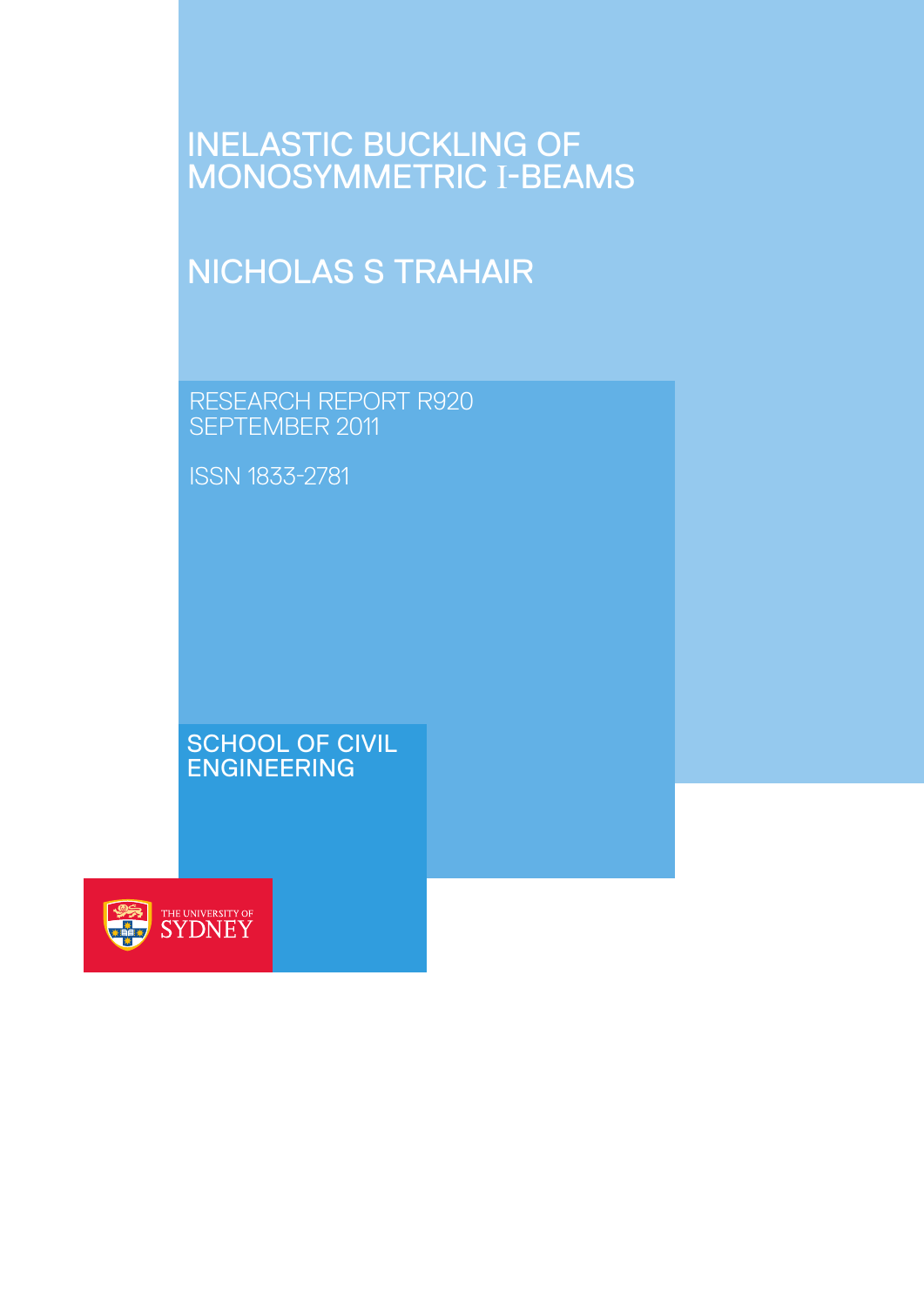

SCHOOL OF CIVIL ENGINEERING

# **INELASTIC BUCKLING OF MONOSYMMETRIC I-BEAMS**

**RESEARCH REPORT R920** 

**N S TRAHAIR** 

SEPTEMBER 2011

ISSN 1833-2781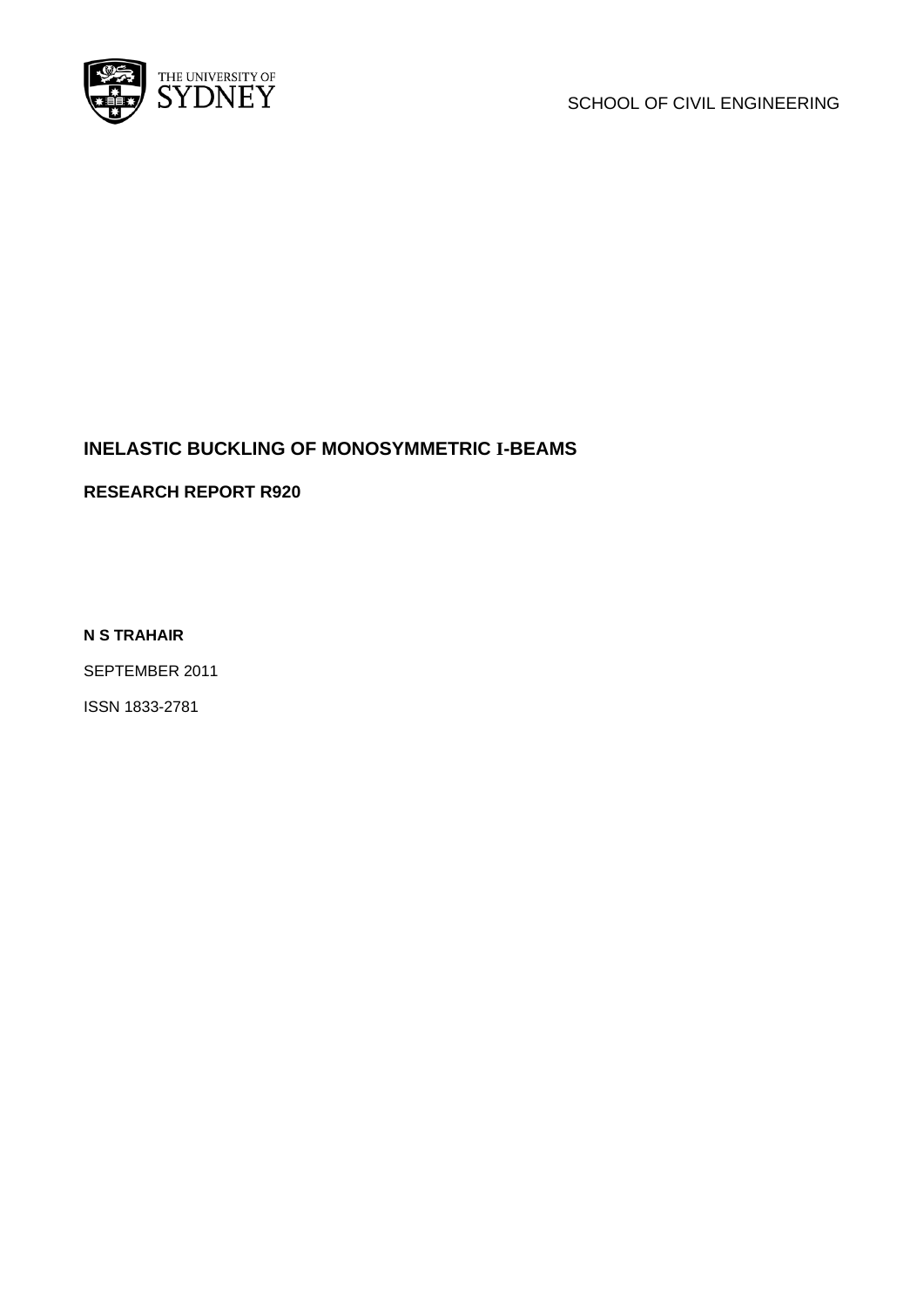#### **Copyright Notice**

School of Civil Engineering, Research Report R920 Inelastic Buckling of Monosymmetric I-Beams N S Trahair BSc BE MEngSc PhD DEng September 2011

#### ISSN 1833-2781

This publication may be redistributed freely in its entirety and in its original form without the consent of the copyright owner.

Use of material contained in this publication in any other published works must be appropriately referenced, and, if necessary, permission sought from the author.

Published by: School of Civil Engineering The University of Sydney Sydney NSW 2006 Australia

This report and other Research Reports published by the School of Civil Engineering are available at http://sydney.edu.au/civil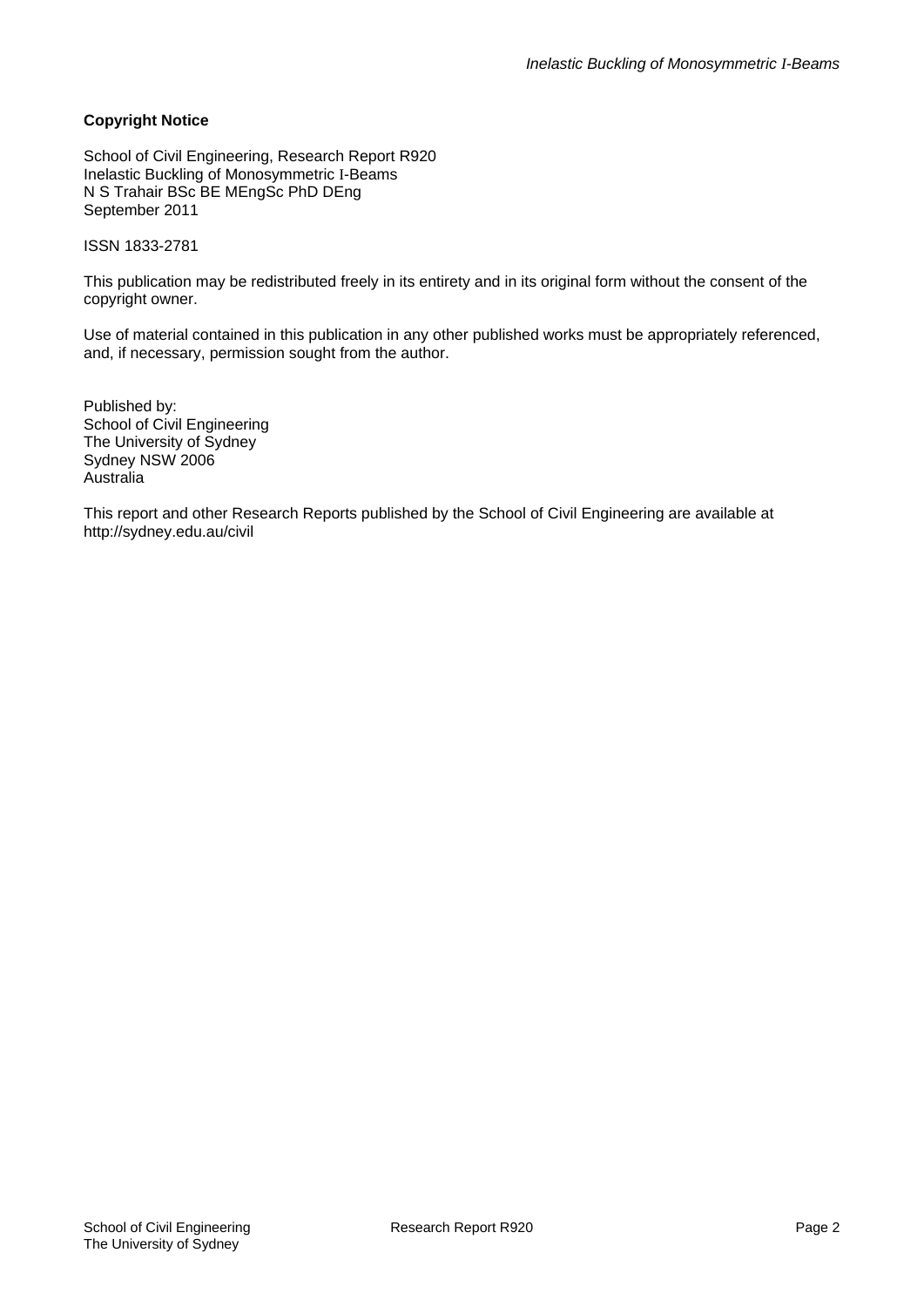# **ABSTRACT**

Methods of designing steel monosymmetric I-beams against lateral buckling are not well supported by research. For this paper, the inelastic buckling of monosymmetric steel I-beams under moment gradient was studied and compared with design recommendations.

For welded beams in uniform bending, inelastic buckling is initiated at moments which are often close to those which cause first yield in the compression flange. Once initiated, the inelastic buckling resistance remains constant as the slenderness decreases until strain-hardening occurs. For hot-rolled beams in uniform bending, the inelastic buckling resistance increases almost linearly as the slenderness decreases.

Three regimes are significant in the inelastic buckling resistances of hot-rolled monosymmetric beams under moment gradient, depending on which flange yields first and the end moment ratio.

Simple linear approximations of good accuracy were developed for designing hot-rolled monosymmetric beams in uniform bending, while less accurate but conservative approximations were developed for moment gradient. The use of these approximations was illustrated by a worked example.

## **KEYWORDS**

Beams, bending, buckling, design, inelastic, monosymmetry, steel, yield.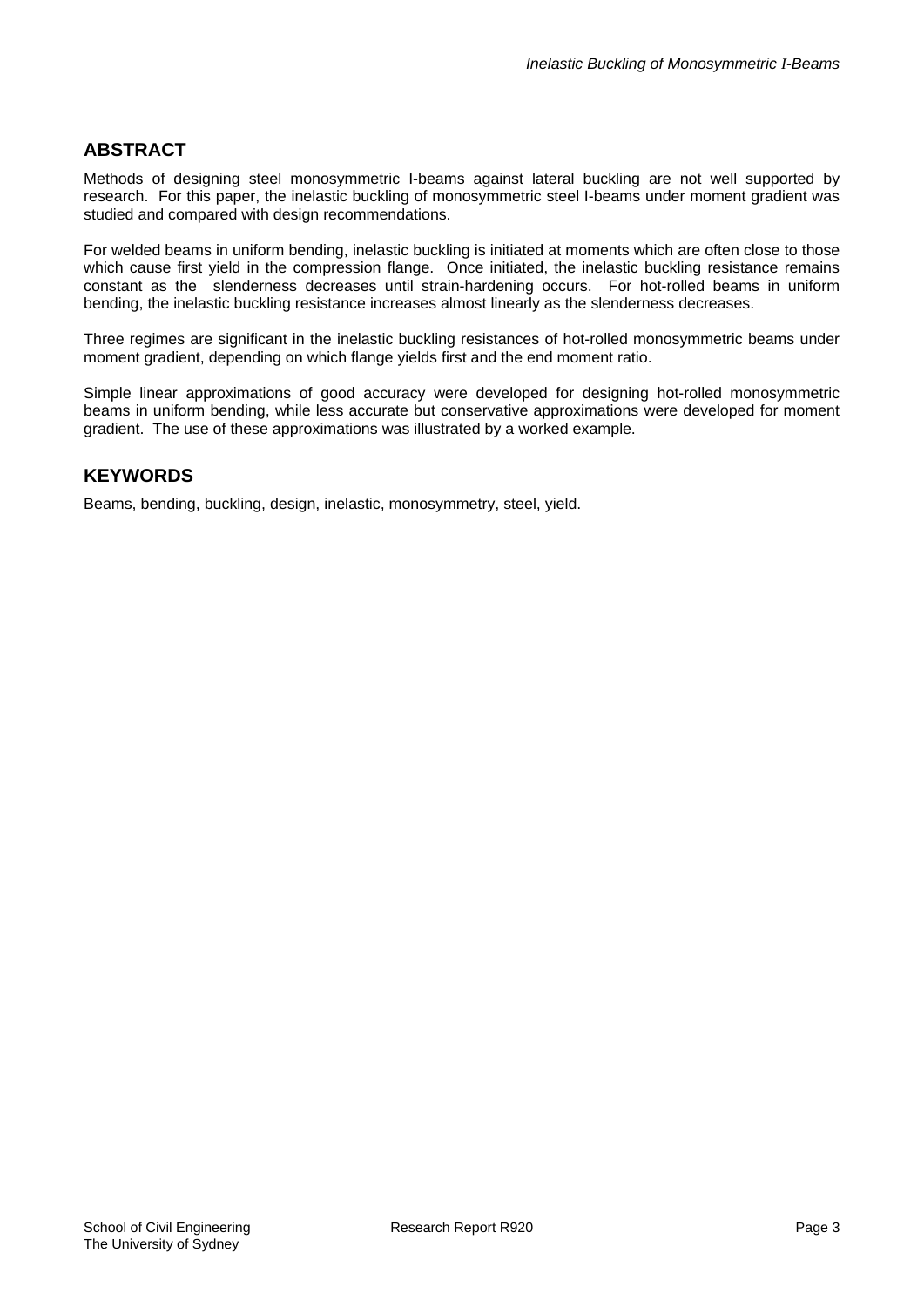# **TABLE OF CONTENTS**

| <b>KEYWORDS</b>       |  |
|-----------------------|--|
|                       |  |
| <b>INTRODUCTION</b>   |  |
|                       |  |
|                       |  |
|                       |  |
|                       |  |
|                       |  |
|                       |  |
|                       |  |
|                       |  |
|                       |  |
|                       |  |
| EXAMPLE               |  |
|                       |  |
|                       |  |
|                       |  |
| APPENDIX 2 – NOTATION |  |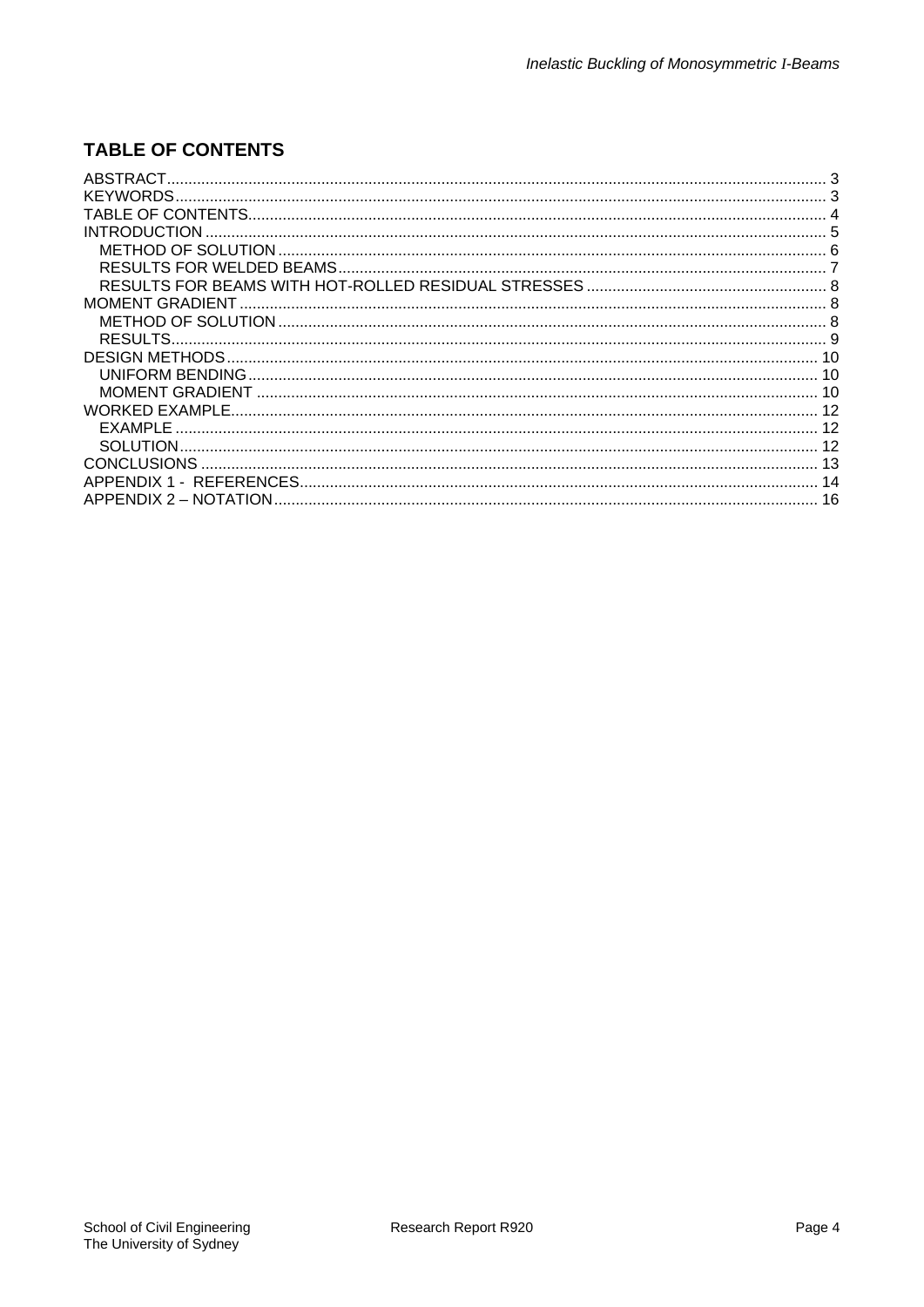## **INTRODUCTION**

Methods of designing steel monosymmetric I-beams against lateral buckling are not well supported by research. These methods (AISC 2010a, BSI 2005, SA 1998) are generally based on extrapolations from well researched studies of the effects of non-uniform bending on the elastic and inelastic buckling of doubly symmetric I-beams. However, it has been pointed out (Kitipornchai et al 1986) that design methods of allowing for the effects of non-uniform bending on the elastic buckling of monosymmetric beams are questionable, while there appears to have been no attempt to justify the extension of inelastic buckling research to monosymmetric beams.

The elastic lateral buckling of doubly symmetric I-beams has been studied extensively since the early work of Timoshenko in 1905 on simply supported beams (Timoshenko 1953). The effects of moment distribution, load height, and concentrated and distributed restraints have been analysed, and there are many summaries of approximate formulae for the maximum moment at elastic buckling (Trahair 1993). Exact solutions for the elastic buckling of simply supported beams under uniform bending are given in many design codes (AISC 2010a, BSI 2005, SA 1998), as are approximations for the effects of non-uniform bending.

The effects of moment distribution and load height on the elastic lateral buckling of monosymmetric I-beams has also been studied, and there is a number of summaries of approximate formulae for the maximum moment at elastic buckling (Anderson and Trahair 1972, Kitipornchai and Trahair 1980, Kitipornchai et al 1986, Wang and Kitipornchai 1986, Helwig et al 1997). Accurate solutions may be obtained by using finite element programs (Trahair 1993) such as the user-friendly program PRFELB (Papangelis et al 1993). Exact solutions for the elastic buckling of simply supported beams under uniform bending are used in AS4100 (SA 1998) and approximations in the AISC Commentary (AISC 2010b), as are approximations for the effects of non-uniform bending.

The inelastic lateral buckling of doubly symmetric steel I-beams has also been studied, and early research has been summarised in Trahair (1983). Inelastic buckling is influenced by the residual stresses induced during manufacture, which cause early yielding at the compression flange tips, with consequent reductions in the buckling resistance. The yielding patterns are monosymmetric, and so also are the reduced flexural and torsional stiffnesses of the flanges and web (Trahair and Kitipornchai 1972). The effects of residual stresses on the inelastic buckling of hot-rolled beams are accounted for in the AISC Specification (AISC 2010a), although there appears to be no allowance for the different residual stress patterns in welded beams (Fukumoto and Itoh 1981). There are few studies of the inelastic lateral buckling of monosymmetric I-beams (Nethercot 1973).

This paper investigates the inelastic lateral buckling of monosymmetric I-beams under uniform and nonuniform bending. The geometry of the beams studied is shown in Fig. 1. The material properties given in Fig. 2 include reduced moduli *Es, Gs* for the inelastic regions which are based on previous studies of inelastic buckling summarised in Trahair (1983, 1993). The residual stresses *fr* assumed for welded and hot-rolled beams are shown in Fig. 3. The flange residual stresses in the larger flange are simplified versions of those used in other inelastic buckling studies (Trahair 1983, 1993). Reduced residual stresses are assumed for the smaller flange. No residual stresses are assumed for the web, because web yielding has comparatively little effect on lateral buckling.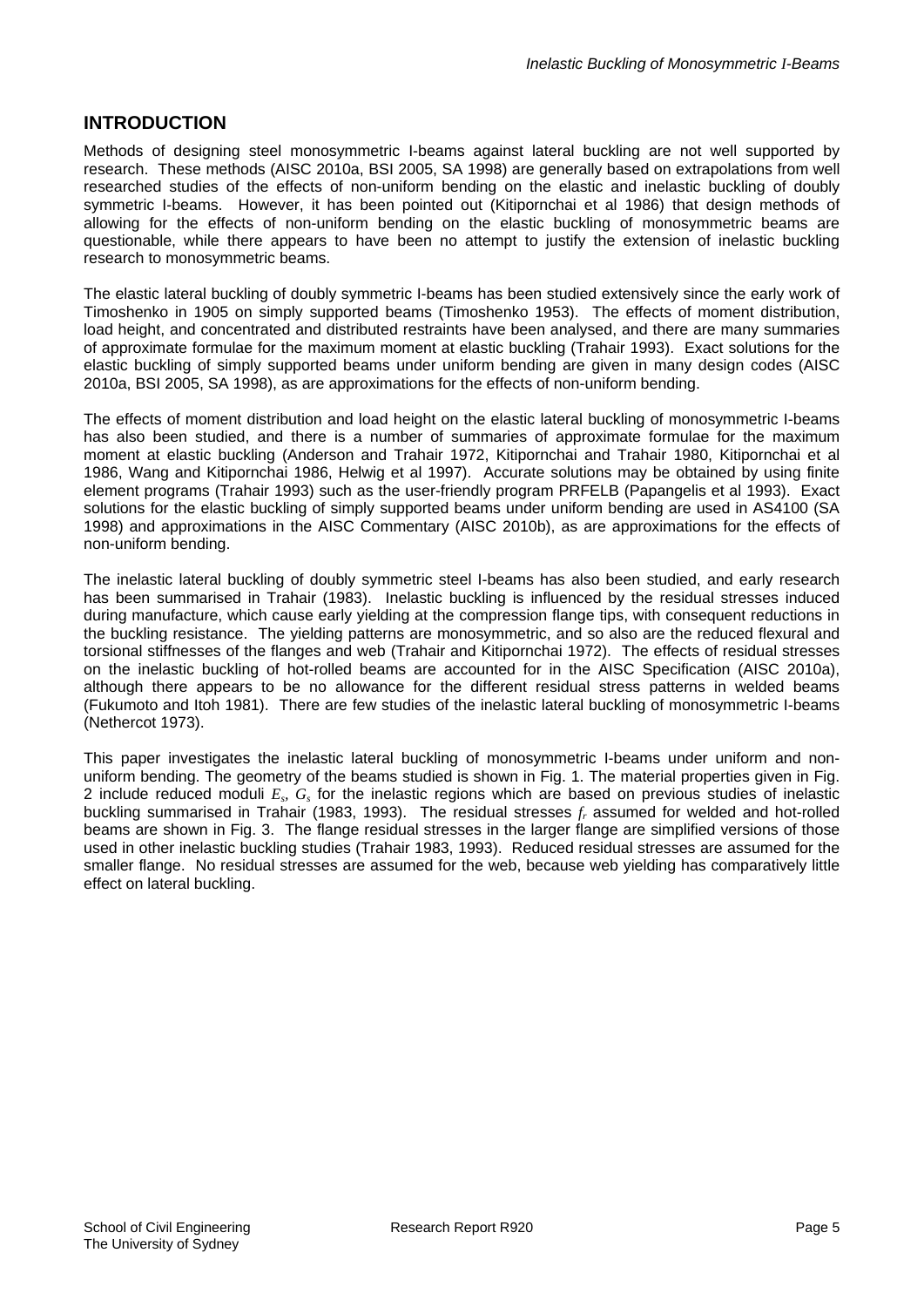#### **UNIFORM BENDING**

#### **METHOD OF SOLUTION**

The distribution of the total strain across a welded beam section is shown in Fig. 4a as the sum of the residual strains  $\varepsilon_r$  and the bending strains defined by the web strains  $\varepsilon_{w}$ ,  $\varepsilon_{w}$  at the larger and smaller flanges. The distribution of the total stress *f* is shown in Fig. 4b. A method of calculating the inelastic uniform bending buckling moment  $M_{i\nu}$  which corresponds to an assumed value of the web large flange bending strain  $\varepsilon_{\nu}$ , is as follows:

(a) Determine the value of the web small flange bending strain  $\varepsilon_{ws}$  and the corresponding distribution of the total stress *f* which satisfy the axial force equilibrium equation

$$
N = \int_{A} f dA = 0
$$
 (1)

in which *A* is the area.

(b) Determine the inelastic buckling moment *Miu* using

$$
M_{iu} = -\int_A f y_l dA \tag{2}
$$

in which  $y_l$  is the distance from the larger flange centroid to the stress point.

(c) Determine the inelastic minor axis flange flexural rigidities *EIli*, *EIsi* and the inelastic section flexural and torsional rigidities *EIi, GJi* by summing the contributions from the elastic and yielded regions using the elastic moduli *E, G* for the elastic regions of the section and the strain-hardening values  $E_s$ ,  $G_s$  for the yielded regions.

(d) Determine the inelastic shear centre distance from the larger flange centroid  $y_{0i}$  and the inelastic warping rigidity *ECwi* using

$$
y_{0i} = \frac{b_w E I_{si}}{E I_{li} + E I_{si}}
$$
\n
$$
\tag{3}
$$

$$
EC_{wi} = EI_{li} y_{0i}^2 + EI_{si} (b_w - y_{0i})^2
$$
 (4)

in which  $b_w$  is the distance between flange centroids.

(e) Determine the inelastic monosymmetry section constant  $\beta_{xi}$  using

$$
\beta_{xi} = \frac{1}{M_{iu}} \int_{A} (f - f_r) \{ x^2 + (y_l - y_{0i})^2 \} dA
$$
 (5)

The inclusion of the residual stress *fr* in this equation compensates approximately for the residual stress distribution having a non-zero torsional stress resultant during twisting (Wagner 1936).

(f) Determine the beam length *Liu* by solving

$$
M_{iu} = \sqrt{\frac{\pi^2 EI_{yi}}{L_{iu}^2}} \left\{ \sqrt{\left(GJ_i + \frac{\pi^2 EC_{wi}}{L_{iu}^2} + \left\{\frac{\beta_{xi}}{2}\sqrt{\frac{\pi^2 EI_{yi}}{L_{iu}^2}}\right\}^2\right]} + \frac{\beta_{xi}}{2}\sqrt{\frac{\pi^2 EI_{yi}}{L_{iu}^2}} \right\}
$$
(6)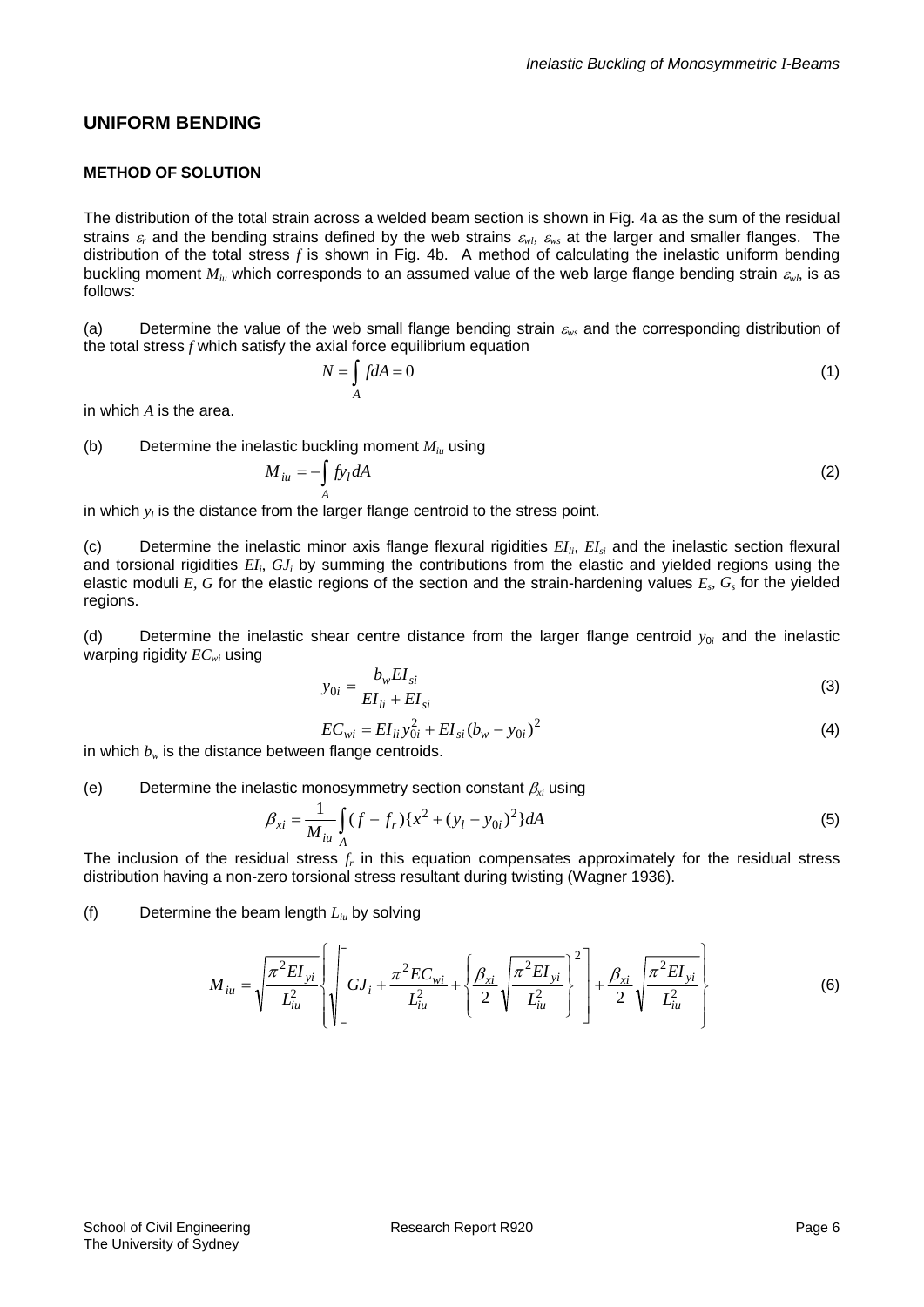(g) Determine the elastic uniform bending buckling moment *Meu* corresponding to this length *Liu* by substituting *Liu* for *L* in

$$
M_{eu} = \sqrt{\frac{\pi^2 EI_y}{L^2}} \left\{ \sqrt{\left[ GJ + \frac{\pi^2 EC_w}{L^2} + \left\{ \frac{\beta_x}{2} \sqrt{\frac{\pi^2 EI_y}{L^2}} \right\}^2 \right] + \frac{\beta_x}{2} \sqrt{\frac{\pi^2 EI_y}{L^2}} \right\}
$$
(7)

in which *Iy*, *J*, *Cw* are the minor axis second moment of area, torsion constant, and warping constant of the section respectively, and  $\beta_r$  is the monosymmetry section constant given by

$$
\beta_x = \frac{1}{I_x} \left\{ \int_A y(x^2 + y^2) dA \right\} - 2y_0
$$
\n(8)

in which  $I_x$  is the major axis second moment of area and  $y_0$  is the shear centre (S) distance from the centroid  $(C).$ 

#### **RESULTS FOR WELDED BEAMS**

The variations of the dimensionless inelastic buckling moments  $M_{ii}/M_p$  (in which  $M_p$  is the full plastic moment of the section) with the uniform bending modified slenderness

$$
\lambda_u = \sqrt{(M_p / M_{eu})} \tag{9}
$$

are shown in Fig. 5 for monosymmetric I-beams with the welded residual stresses shown in Fig. 3a. The values of  $b_s/b_l$  for the different curves shown in Fig.5 are positive when the moment causes compression in the larger flange, and negative when the moment causes compression in the smaller flange (this convention is also used in the later Figs 6, 7, 9, and 10).

Also shown in Fig. 5 are the dimensionless elastic buckling moments  $M_{e\nu}/M_{p}$ , and the dimensionless strainhardening buckling moments  $M_{s}$  *M<sub>su</sub>* in which  $M_{s}$  is obtained by using  $E = E_s$  and  $G = G_s$  in Equation 7. At high slendernesses, the values of  $M_{ii}/M_p$  are close to the elastic values, while at low slendernesses they are close to the strain-hardening values.

Between these slendernesses, the values of  $M_{ii}/M_p$  are constant. Similar results were reported by Nethercot (1974). When the larger flange is in compression  $(b<sub>s</sub>/b<sub>l</sub>$  positive), the constant values increase as the beams become more monosymmetric, while the reverse is true when the smaller flange is in compression  $(b_x/b_y)$ negative). These constant values often correspond to first yield of the outer regions of the compression flange which causes significant reductions in the values of  $EI_{vi}$  and  $EC_{wi}$ , as well as changes in the shear centre position  $y_{0i}$  and consequent changes in the monosymmetry section constant  $\beta_{vi}$ . These first yield values are given by

$$
M_{fv} = (f_y + f_{rc})S_{xc} \tag{10}
$$

in which *frc* is the residual stress at the compression flange tip and *Sxc* is the elastic section modulus for the compression flange.

Also shown in Fig. 5 are the nominal design moments of AISC (2005a) (for equal flanged I-beams), EC3 (BSI 2005) and AS 4100 (SA 1998). None of these reflect the calculated inelastic buckling moments, except that the AS 4100 and EC3 low slenderness limits (at which  $M_{iu} = M_p$ ) are close to the strain-hardening limit, while the AISC intermediate slenderness limit (at which  $M_{iu} = M_{eu}$ ) corresponds to the value calculated for the equal flanged beam.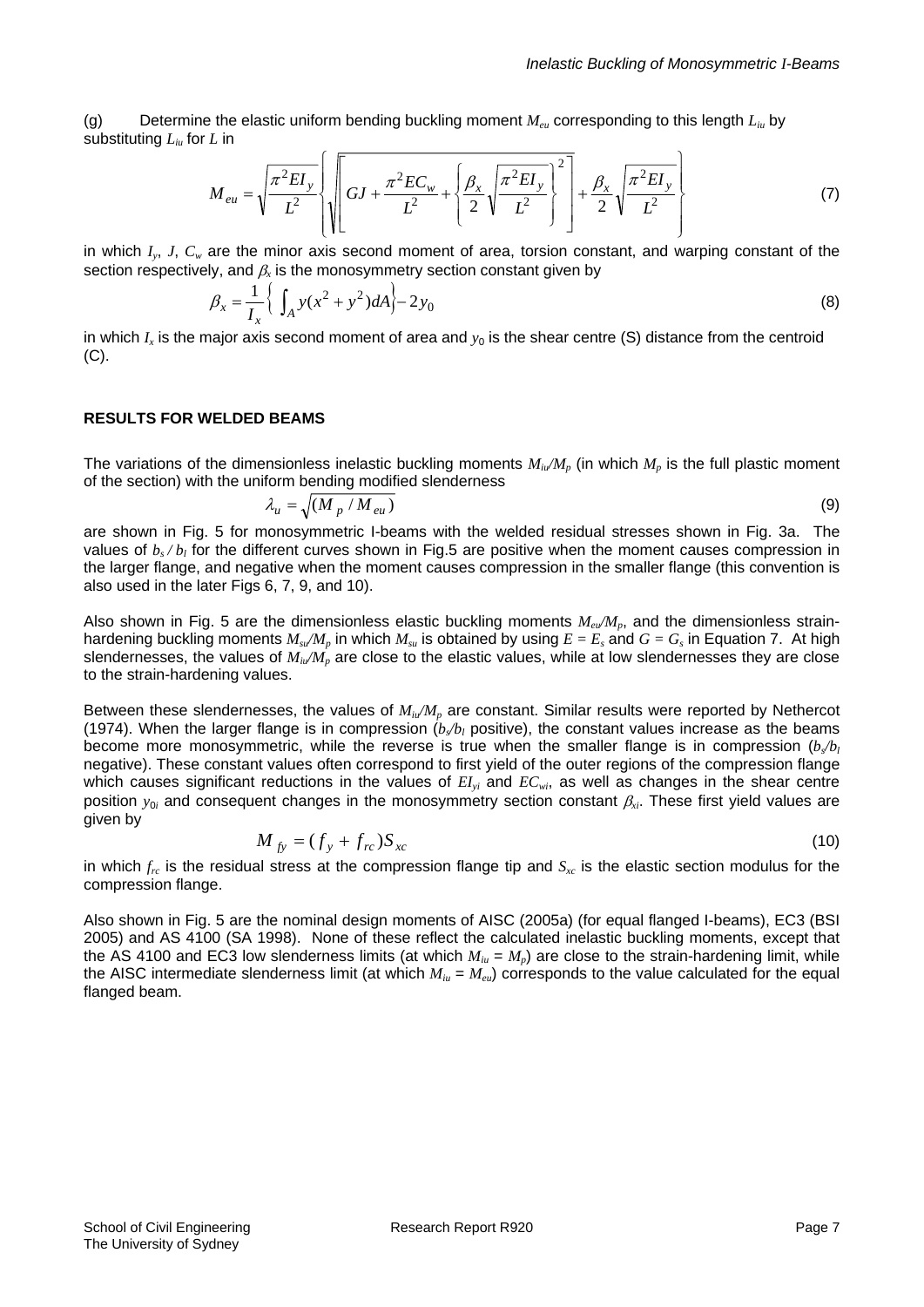#### **RESULTS FOR BEAMS WITH HOT-ROLLED RESIDUAL STRESSES**

The variations of the dimensionless inelastic buckling moments  $M_{ii}/M_p$  with the modified slenderness  $\lambda_u$  are shown in Fig. 6 for monosymmetric I-beams with the hot-rolled residual stresses shown in Fig. 3b. Also shown in Fig. 6 are the dimensionless elastic buckling moments  $M_{\text{eu}}/M_p$ , and the dimensionless strainhardening buckling moments  $M_{s}M_p$ . At intermediate slendernesses, the values of  $M_{i}M_p$  are close to the elastic values, while at low slendernesses they are close to the strain-hardening values.

Between these slendernesses, the variations of  $M_{ii}/M_p$  are approximately linear. At low slendernesses, the inelastic moments approach the strain-hardening values, and are often close to values which correspond to full plasticity of the compression flange. At intermediate slendernesses they approach the elastic values, and are often close to values which correspond to first yield at the compression flange tip. When the larger flange is in compression  $(b_x/b_l)$  positive), the values increase as the beams become more monosymmetric, while the reverse is true when the smaller flange is in compression  $(b/b)$  negative).

It should be noted that in beams whose compression flange is the larger, early yielding at the tips of the smaller tension flange is delayed by the residual compression stresses there, so that yielding first occurs at the flange web junction where it has little effect on the buckling resistance.

Also shown in Fig.6 is a range of design strengths calculated for compact beams that are capable of reaching the full plastic moment by using the AISC Specification (AISC 2010a,b). These strengths vary little by comparison with the significant variations of the inelastic buckling resistances.

# **MOMENT GRADIENT**

#### **METHOD OF SOLUTION**

The inelastic lateral buckling resistances of beams under moment gradient are significantly affected by local reductions in the out-of-plane stiffnesses in the high moment regions of the beams where yielding takes place. Because the moment distribution varies, so do the stiffnesses, and the beams become non-uniform. For this paper, a method of accounting for the local stiffness reductions caused by non-uniform yielding has been used which is based on a method of member strength design by inelastic buckling analysis (Trahair and Hancock 2004), which itself is a development of the method of design by elastic buckling analysis permitted or implied in such codes as the AS 4100 (SA 1998) and EC3 (BSI 2005).

In the code method of design by elastic buckling analysis, the results of an elastic buckling analysis are reduced by code slenderness reduction factors (SA 1998, BSI 2005) based on the design strengths of beams in uniform bending. These reduction factors make allowance for the effects of residual stresses and geometrical imperfections. However, this method does not allow for the local effects of non-uniform yielding on the inelastic buckling resistance.

In the method of member strength design by inelastic buckling analysis, an elastic buckling analysis is carried in which the local effects of non-uniform yielding on the out-of-plane stiffnesses are allowed for by using reduced stiffnesses derived from the code design strengths of beams in uniform bending. This method has been tested against code formulations (SA 1998) for the lateral buckling strengths of beams under double curvature bending, beams with central concentrated loads acting away from the shear centre, and beams with elastic end restraints (Trahair and Hancock 2004). It has also been used for columns, beam-columns (Trahair and Hancock 2004), frames (Trahair 2009), and cantilevers (Trahair 2010).

For this paper, this method of design by inelastic buckling analysis used out-of-plane section stiffness reductions determined from the inelastic lateral buckling strengths *Miu* shown in Fig. 6 for monosymmetric beams with the hot-rolled residual stresses shown in Fig. 3b. These strengths were used to calculate the reduced section stiffness factors  $\alpha = M_{ii}/M_{eu}$  whose variations with the dimensionless moments  $M_{ii}/M_{p}$  are shown in Fig. 7. These factors were used to reduce both the elastic moduli *E, G*. These factors represent the results of integrations over the section of the contributions to the section properties from the elastic and yielded regions described previously in the method of solution for uniform bending.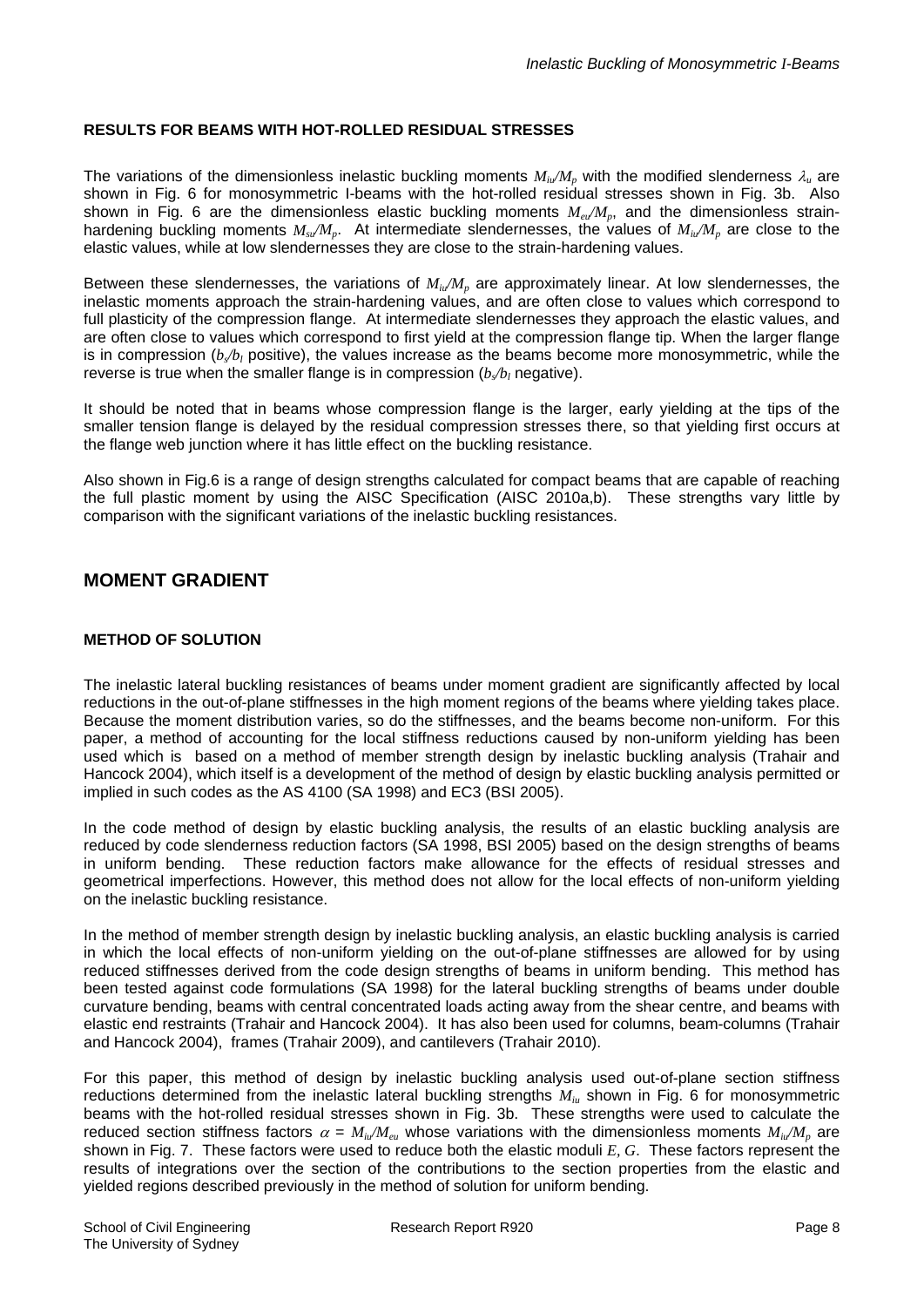The beam length *Li* corresponding to an assumed inelastic buckling moment *Mi* was determined iteratively by using the reduced moduli in the elastic buckling program PRFELB (Papangelis et al 1993). Up to 25 nodes were used, with close spacing in the regions where the reduced moduli varied significantly. Up to 13 different elements with averages of the nodal values of the reduced moduli were used.

The program PRFELB was also used with the length *Li* to determine the corresponding elastic buckling moment *Me* (which includes the effects of both monosymmetry and moment gradient) and the corresponding modified slenderness

$$
\lambda = \sqrt{\left(M_p / M_e\right)}\tag{11}
$$

When this method is applied to monosymmetric beams in uniform bending, it produces predictions of the inelastic buckling moments *Mi* which are identical to the values of *Miu* shown in Fig. 6.

#### **RESULTS**

The variations of the dimensionless inelastic buckling moments  $M/N_p$  with the modified slendernesses  $\lambda$  for monosymmetric beams with unequal end moments *M*,  $\beta M$  are shown in Figs 8-10 for flange width ratios  $b\sqrt{b}$  = 1.0, 0.6, and 0.2.

For the beams with  $b_a/b_b = 1.0$  (double symmetry) shown in Fig. 8, the effects of unequal end moments cause the inelastic buckling moment *M<sub>i</sub>* to increase significantly towards the elastic buckling moment *M<sub>i</sub>* as the end moment ratio  $\beta$  increases from -1 (uniform bending) towards +1 (double curvature bending). These increases are similar to but significantly less than those of the AISC Specification (AISC 2010a), also shown in Fig. 8.

There are 3 different regimes for the dimensionless inelastic buckling moments  $M_i$  /  $M_i$  of the highly monosymmetric beams with  $b/b_l = 0.2$  shown in Fig. 10. The lowest regime is for beams for which the maximum end moment causes compression in the smaller flange  $(b/b)$  negative). For this regime, there is a steady increase in the value of  $M/N_p$  as the end moment ratio  $\beta$  increases from  $-1$  (uniform bending) to +1 (double curvature bending).

Similar increases occur for the highest regime, for which the maximum moment causes compression in the larger flange ( $b/b$ , positive) and the end moment ratio  $\beta$  varies between  $-1$  and +0.57. For this regime, first yield in compression is caused by the larger end moment and occurs in the larger flange.

The third regime is for beams whose maximum moment causes compression in the larger flange  $(b\sqrt{b})$ positive) and the end moment ratio  $\beta$  varies between +0.57 and +1. For this regime first yield is caused by the smaller end moment, and occurs in the smaller flange. For this regime, the dimensionless inelastic buckling moments  $M_i / M_p$  decrease as the end moment ratio  $\beta$  increases from +0.57 to +1.

For the moderately monosymmetric beams with  $b_s/b_l = 0.6$  shown in Fig. 9, the variations of the dimensionless inelastic buckling moments  $M/M_p$  with the end moment ratio  $\beta$  are similar to but less pronounced than those shown in Fig. 10 for the highly monosymmetric beams with  $b/b_1 = 0.2$ .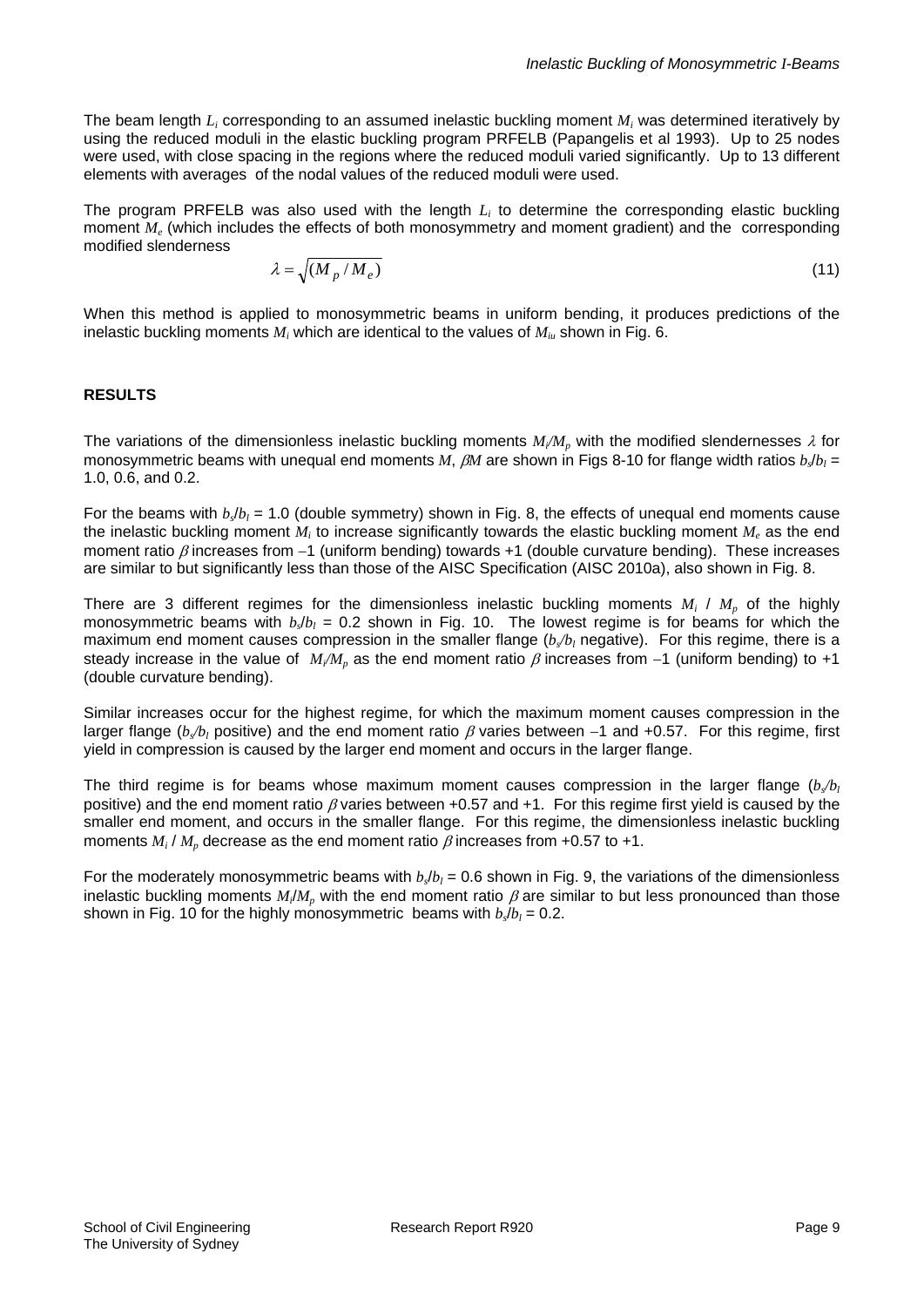#### **DESIGN METHODS**

#### **UNIFORM BENDING**

Although it is possible to develop high accuracy approximations for predicting the inelastic buckling moments of monosymmetric I-beams in uniform bending, it is unlikely that these will be included in design codes whose lateral buckling strengths are based on inelastic buckling, such as the AISC Specification (AISC 2010a). Instead, simple linear approximations for the nominal uniform bending maximum moment capacity *Mnu* are presented in this section which are of reasonable accuracy while still being suitable for design. These approximations (for compact beams) are as follows:

for 
$$
0 \le \lambda_u < 0.2
$$
,  $M_{nu} = M_p$   
\nfor  $0.2 \le \lambda_u < \lambda_{uy}$ ,  $M_{nu} = M_{isu} - (M_{isu} - M_{ieu}) \left( \frac{\lambda_u - 0.2}{\lambda_{uy} - 0.2} \right)$   
\nfor  $\lambda_{uy} \le \lambda_u$ ,  $M_{nu} = M_{eu}$  (12)

In these equations,  $\lambda_u$  is the modified slenderness given by Equation 9,  $\lambda_{uv} = \sqrt{(M_p/M_{\text{ieu}})}$ 

$$
(13)
$$

is the value of  $\lambda_u$  for which  $M_{i\mu} = M_{\mu}$ ,  $M_{\nu}$  is the elastic buckling moment given by Equation 7 (which includes the effects of monosymmetry), and the values of *Mieu* and *Misu* may be approximated by

for 
$$
0 < \frac{S_{xc}}{S_{xc} + S_{xt}} \le 0.5
$$
,  $M_{ieu} = M_{fy}$   
\nfor  $0.5 \le \frac{S_{xc}}{S_{xc} + S_{xt}} < 1.0$ ,  $M_{ieu} = M_{fy} - 3M_p \left(\frac{S_{xc}}{S_{xc} + S_{xt}} - 0.5\right)^2$  (14)

and

for 
$$
0 < \frac{S_{xc}}{S_{xc} + S_{xt}} \le 0.5
$$
,  $M_{isu} = M_{fp}$   
\nfor  $0.5 \le \frac{S_{xc}}{S_{xc} + S_{xt}} < 1.0$ ,  $M_{isu} = (0.3 f_y \sqrt{S_{xc} S_{xt}} + 0.7 M_{fp})$  while  $M_{fp} \le M_p$   
\n $M_{isu} = (0.3 f_y \sqrt{S_{xc} S_{xt}} + 0.7)$  while  $M_{fp} \ge M_p$  (15)

in which  $S_{xt}$  is the elastic section modulus for the tension flange,  $M_{fy}$  is the moment at which the compression flange first yields at the flange tip given by Equation 10 (which includes an allowance for the residual stress), and

$$
M_{fp} = f_{y} S_{xc} \tag{16}
$$

is the moment at which the compression flange fully yields.

The accuracy of the approximations of Equations 14 and 15 is demonstrated in Fig. 11.

#### **MOMENT GRADIENT**

The complexity of the variations of the inelastic buckling moments with the end moment ratio  $\beta$  (demonstrated in Fig. 10) prevents the development of simple approximations of close accuracy which are suitable for design. Instead, the linear approximations developed for uniform bending are extended to produce conservative approximations for the nominal maximum moment capacity *Mn*. These approximations (for compact beams) are as follows:

for 
$$
0 \le \lambda < 0.2
$$
,  $M_n = M_p$   
\nfor  $0.2 \le \lambda < \lambda_y$ ,  $M_n = M_{is} - (M_{is} - M_{ie}) \left( \frac{\lambda - 0.2}{\lambda_y - 0.2} \right) \le M_p$   
\nfor  $\lambda_y \le \lambda$ ,  $M_n = M_e$  (17)

School of Civil Engineering **Research Report R920 Page 10** Page 10 The University of Sydney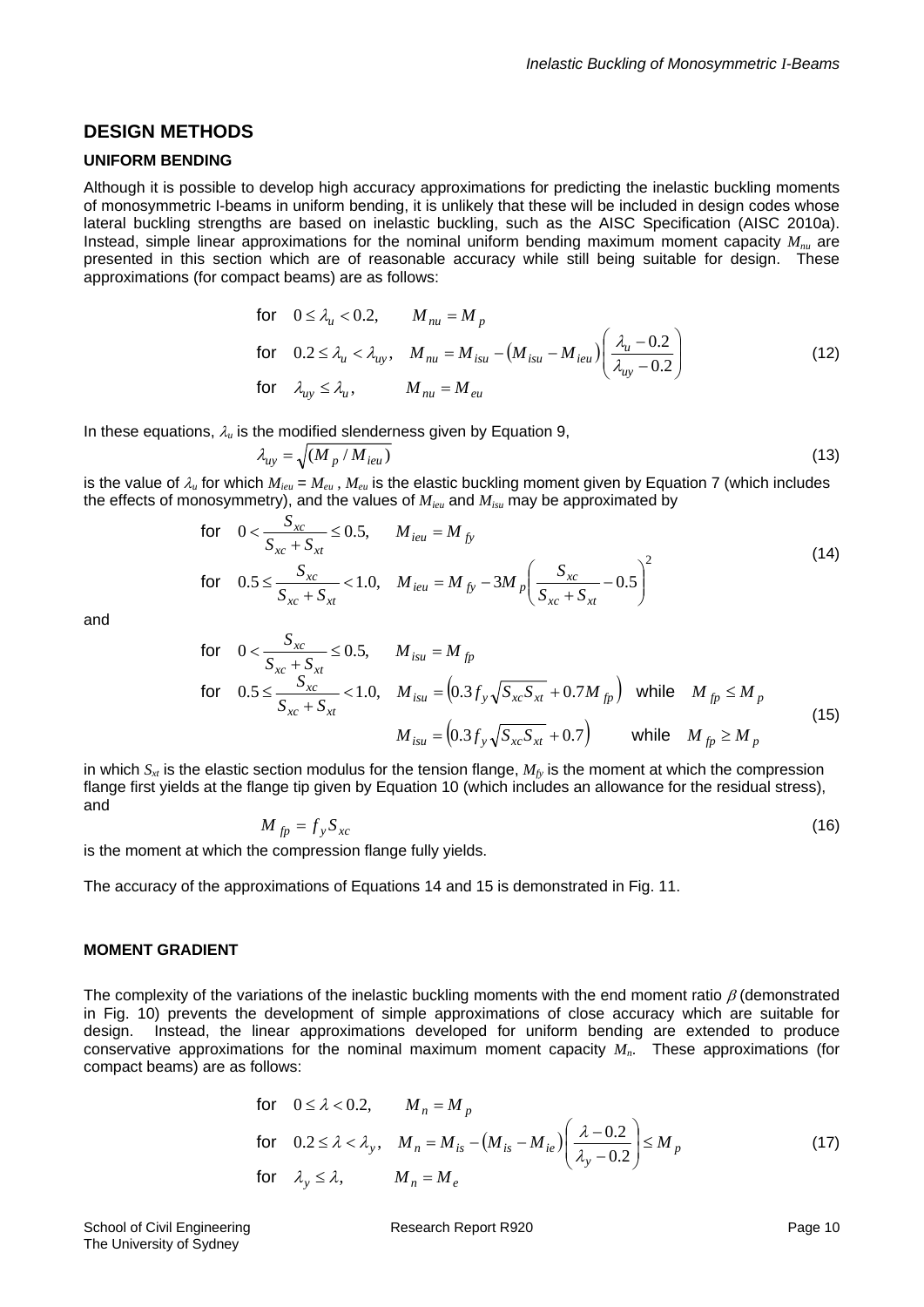In these equations,  $\lambda$  is the modified slenderness given by Equation 11,

$$
\lambda_{y} = \sqrt{(M_{p} / M_{ie})}
$$
\n(18)

is the value of  $\lambda$  for which  $M_{ie} = M_e$ , and  $M_e$  is the elastic buckling moment (which includes the effects of moment gradient and monosymmetry). Values of  $M<sub>e</sub>$  may be obtained from available numerical solutions (Kitipornchai et al 1986) or computer programs such as PRFELB (Papangelis et al 1993). The values of *Mie* and *Mis* may be approximated as follows:

When the larger end moment *M* causes compression in the smaller flange,

$$
M_{ie} = M_{fys}
$$
  
\n
$$
M_{is} = M_{fps} (1.26 + 0.18\beta - 0.08\beta^{2})
$$
\n(19)

in which

$$
M_{fys} = (f_y + f_{rs})S_{xs}
$$
  
\n
$$
M_{fps} = f_y S_{xs}
$$
\n(20)

in which *frs* is the (negative) residual stress at the tip of the smaller flange.

When the larger end moment *M* causes compression in the larger flange, and  $-1 \leq \beta \leq M_{fvs}/M_{fyl}$ , in which

$$
M_{fyl} = (f_y + f_{rl})S_{xl}
$$
 (21)

in which *frl* is the (negative) residual stress at the tip of the larger flange, then

$$
M_{ie} = M_{fyl}
$$
  
\n
$$
M_{is} = M_{isul} (1.34 + 0.278\beta - 0.07\beta^2)
$$
\n(22)

in which *Misul* is the value of *Misu* for the larger flange obtained from Equation 15.

When the larger end moment *M* causes compression in the larger flange, and *M*  $_{fvs}$  / *M*  $_{fil} \leq \beta \leq 1$ ,

$$
M_{ie} = M_{fys} / \beta
$$
  
\n
$$
M_{is} = M_{fps} (3.4 - 2\beta)
$$
\n(23)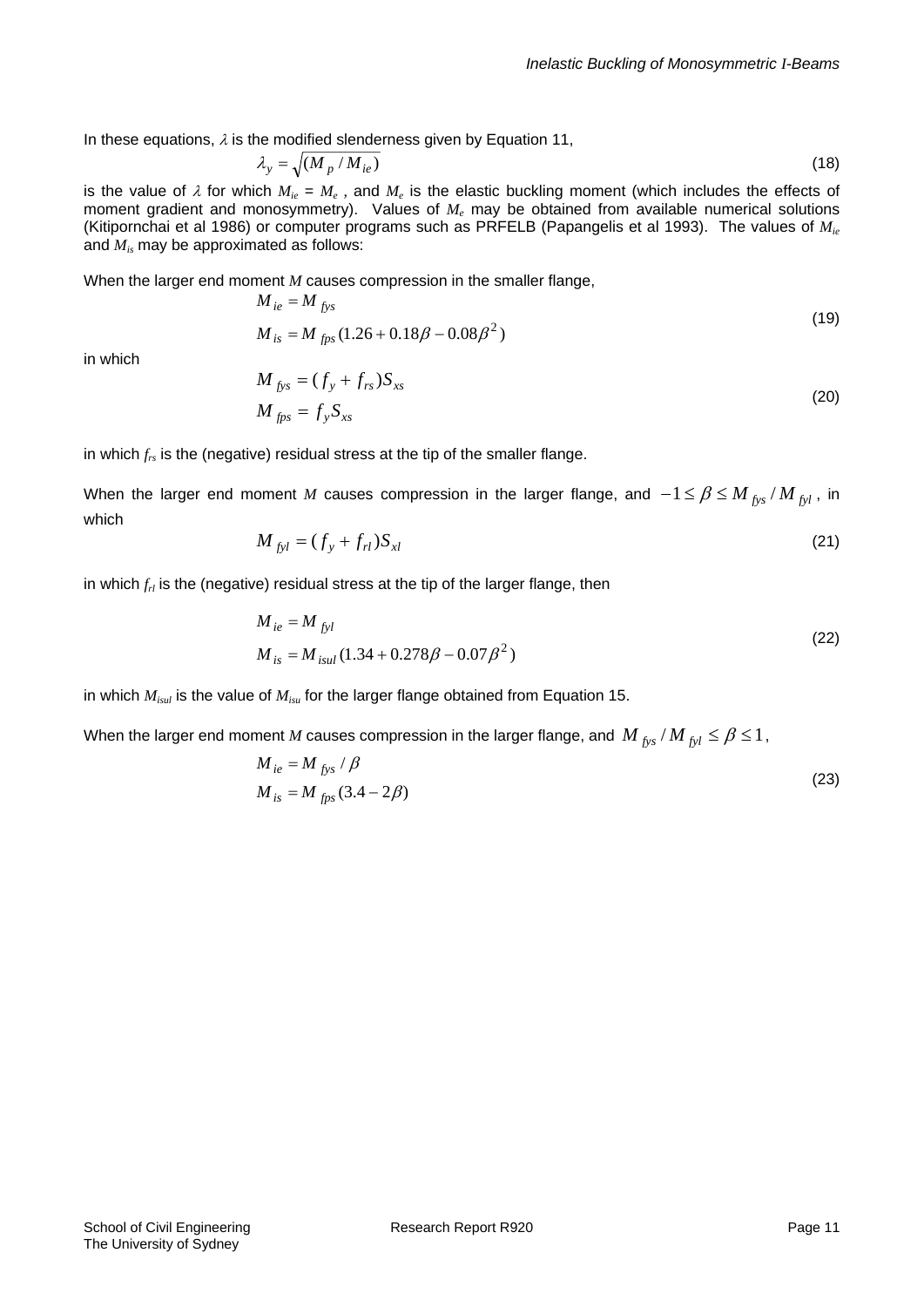# **WORKED EXAMPLE**

#### **EXAMPLE**

Determine the nominal maximum design moment for a beam having the geometry, properties and residual stresses shown in figs 1-4 when  $b_s/b_l = t_s/t_l = 0.6$ ,  $L = 4000$  mm,  $\beta = 0.8$ , and the maximum moment causes compression in the larger flange. For this beam, PRFELB predicts that the maximum moment at elastic buckling is  $M_e$  = 1.627 E8 Nmm, while the full plastic moment is  $M_p$  = 1.271 E8 Nmm and the elastic section moduli are  $S_{x} = 5.338 \text{ E5 mm}^3$  and  $S_{x} = 3.061 \text{ E5 mm}^3$ .

#### **SOLUTION**

Using (11),  $\lambda = \sqrt{(1.271/1.627)} = 0.8839 > 0.2$ Using (20),  $M_{fvs} = 300 \times (1 - 0.3 \times 0.6) \times 3.061 \text{ E5} = 0.7530 \text{ E8 Nmm}$ Using (21),  $M_{fyl} = 300 \times (1 - 0.3) \times 5.338 \text{ E}5 = 1.121 \text{ E}8 \text{ Nmm}$ Thus,  $M_{fvs} / M_{fvl} = 0.7530 \text{ E}8 / 1.121 \text{ E}8 = 0.6717 < 0.8 = \beta$ , then Using (20),  $M_{fps} = 300 \times 3.061 \text{ E}5 = 0.9183 \text{ E}8 \text{ Nmm}$ Using (23),  $M_{ie} = 0.7530 E8 / 0.8 = 0.9413 E8 Nmm$  $M_{is} = 0.9183 \text{ E}8 \times (3.4 - 2 \times 0.8) = 1.653 \text{ E}8 \text{ Nmm}$ Using (18)  $\lambda_v = \sqrt{(1.271 \text{ E}8/0.9413 \text{ E}8)} = 1.162 > 0.8839 = \lambda$ 

Using (17), 
$$
M_n = \left\{ 1.653 - (1.653 - 0.9413) \times \frac{(0.8839 - 0.2)}{(1.162 - 0.2)} \right\}
$$
 E8 = 1.147 E8 Nmm < 1.271E8 =  $M_p$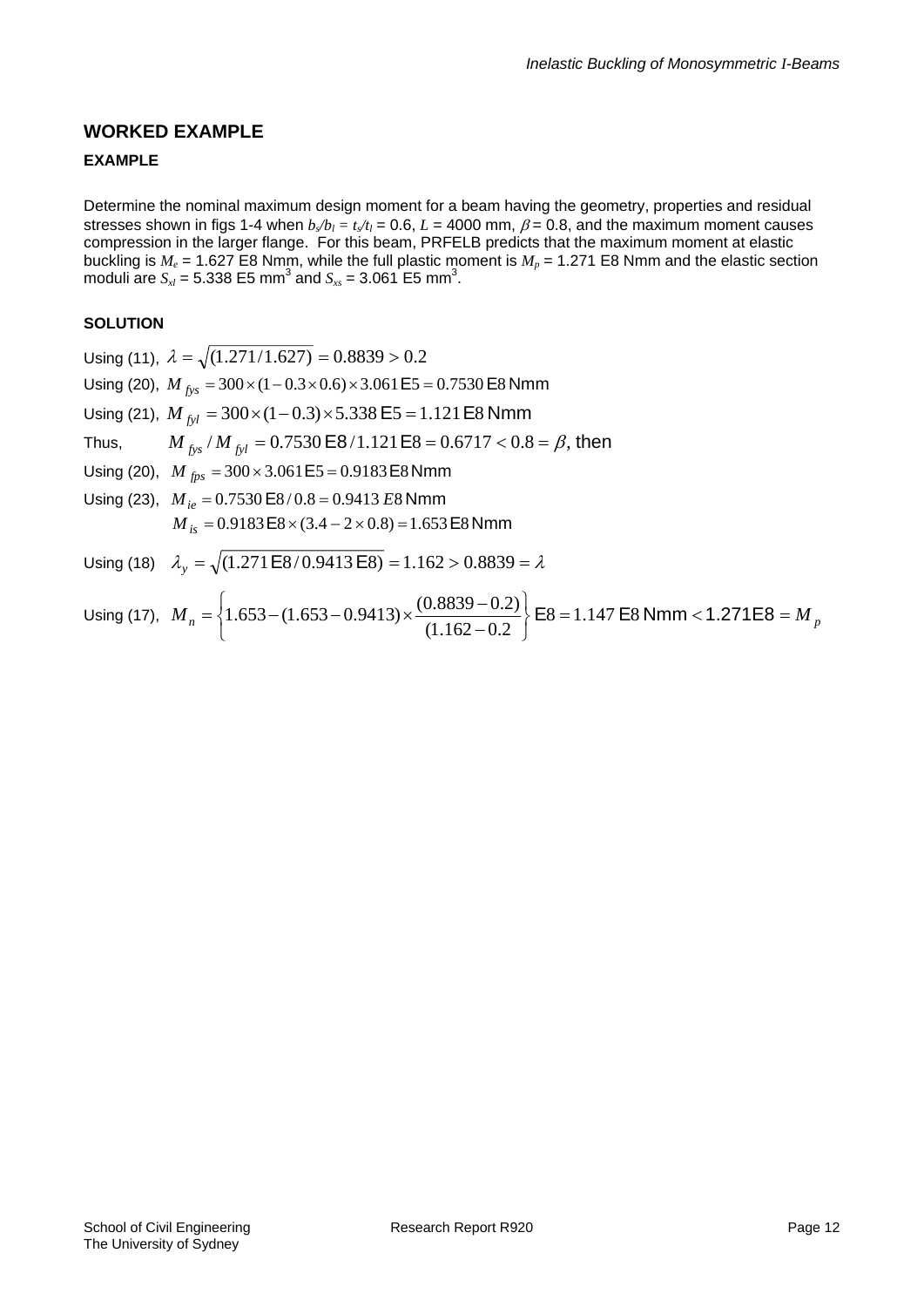## **CONCLUSIONS**

For this paper, the inelastic buckling of monosymmetric steel I-beams under moment gradient was studied and compared with design recommendations. Variations in the bending moment along a beam cause variations in the effective moduli and in a beam's resistance to inelastic lateral buckling. These variations were accounted for by adapting a method of design by inelastic buckling analysis in which reduced moduli were used in elastic buckling analyses.

Beams with residual stress distributions typical of welded and hot rolled beams were assumed. For welded beams in uniform bending, inelastic buckling is initiated at moments which are often close to those which cause first yield in the compression flange. Once initiated, the inelastic buckling resistance remains constant as the slenderness decreases until strain-hardening occurs. Design code recommendations do not reflect this behaviour.

For hot-rolled beams in uniform bending, the inelastic buckling resistance increases almost linearly as the slenderness decreases, until strain-hardening occurs. The resistance also increases significantly as the relative size of the compression and tension flanges increases, but this is not reflected in the AS (SA 1998) and EC3 (BSI 2005) design codes. The design rules of the AISC (2010a) display these trends, but with significant differences.

Three regimes are significant in the inelastic buckling resistances of hot-rolled monosymmetric beams under moment gradient. For beams for which the maximum moment causes compression in the smaller flange, the resistance is low and increases with moment gradient. For beams for which the maximum moment causes yielding in the larger flange before the minimum end moment causes yielding in the smaller flange, the resistance is high and increases with moment gradient. For beams for which the minimum end moment causes yielding in the smaller flange before the maximum moment causes yielding in the larger flange, the resistance is moderate, and decreases with moment gradient.

Simple linear approximations of good accuracy were developed for designing hot-rolled monosymmetric beams in uniform bending, while less accurate but conservative approximations were developed for moment gradient. These approximations require the use of predictions of the maximum moment at elastic buckling. Closed form solutions for these are available for uniform bending, but available numerical solutions (Kitipornchai et al 1986) or computer programs such as the user-friendly PRFELB (Papangelis et al 1993) must be used for moment gradient. The use of these approximations was illustrated by a worked example.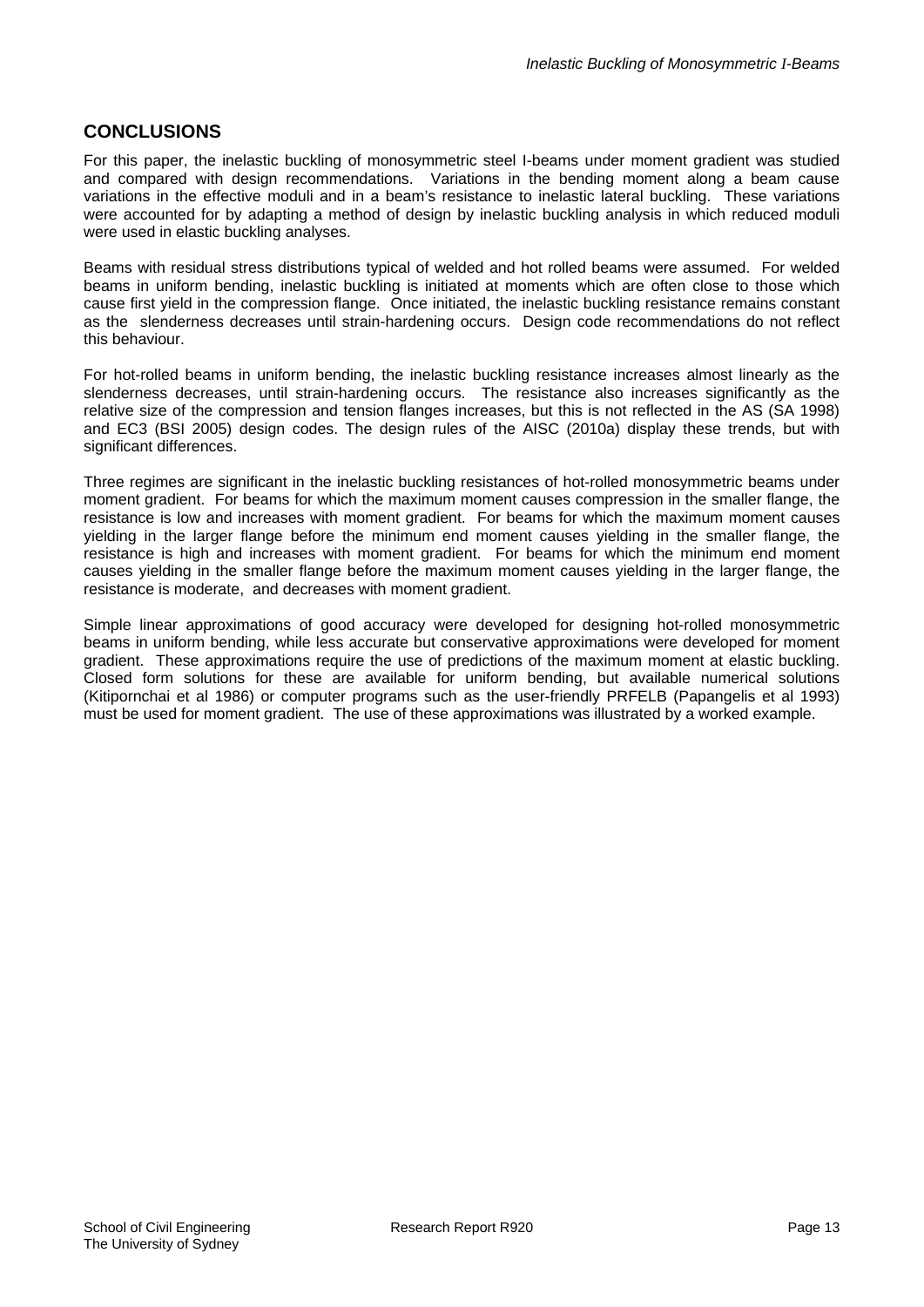# **APPENDIX 1 - REFERENCES**

AISC (2010a). *Specification for Structural Steel Buildings,* American Institute of Steel Construction, Chicago.

AISC (2010b). *Commentary on the Specification for Structural Steel Buildings,* American Institute of Steel Construction, Chicago.

Anderson, J.M., and Trahair, N.S. (1972). "Stability of monosymmetric beams and cantilevers", *Journal of the Structural Division*, ASCE, 98 (ST1), 269-286.

BSI (2005). *Eurocode 3: Design of Steel Structures: Part 1-1: General Rules and Rules for Buildings, BS EN 1993-1-1*, British Standards Institution, London.

Fukumoto, Y., and Itoh, Y. (1981). "Statistical study of experiments on welded beams", *Journal of the Structural Division*, ASCE, 107 (ST1), 89-103.

Helwig, T.A., Frank, K.H., and Yura, J.A. (1997). "Lateral-torsional buckling of singly symmetric I-beams", *Journal of Structural Engineering*, ASCE, 123 (9), 1172-9.

Kitipornchai, S., and Trahair, N.S. (1975). "Buckling of inelastic I-beams under moment gradient", *Journal of the Structural Division*, ASCE, 101 (ST5), 991-1004.

Kitipornchai S., and Trahair N.S. (1980). "Buckling properties of monosymmetric I-beams", *Journal of the Structural Division*, ASCE, 106 (ST5), 941-957.

Kitipornchai, S., Wang, C.M., and Trahair, N.S. (1986). "Buckling of monosymmetric I-beams under moment gradient", *Journal of Structural Engineering,* ASCE, 112 (4), 781-799.

Nethercot, D.A. (1973). "Inelastic buckling of monosymmetric I-beams", *Journal of the Structural Division*, ASCE, 99 (ST7), 1696-701.

Nethercot, D.A. (1974). "Buckling of welded beams and girders", *Publications*, IABSE, 34 (I), 107-21.

Papangelis, J.P., Trahair, N.S., and Hancock, G.J. (1993). "Computer analysis of elastic flexural-torsional buckling", *Journal of the Singapore Structural Steel Society*, 4 (1), 59-67.

SA (1998). *AS 4100-1998 Steel Structures,* Standards Australia, Sydney.

Timoshenko, S.P. (1953). "Einige stabilitaetsprobleme der elastizitaetstheorie", *Collected Papers of Stephen P. Timoshenko*, McGraw-Hill, New York, 1-50.

Trahair, N.S. (1983). "Inelastic lateral buckling of beams", *Beams and Beam-Columns: Stability and Strength*, Applied Science Publishers, 35-69.

Trahair, N.S. (1993). *Flexural-Torsional Buckling of Structures*, E & FN Spon, London.

Trahair, N.S. (2009). "Buckling analysis design of steel frames", *Journal of Constructional Steel Research,* 65 (7), 1459-63.

Trahair, N.S. (2010). "Steel cantilever strength by inelastic lateral buckling", *Journal of Constructional Steel Research,* 66 (8-9), 993-9.

Trahair, N.S., and Hancock, G.J. (2004). "Steel member strength by inelastic lateral buckling", *Journal of Structural Engineering*, ASCE, 130 (1), 64 – 69.

Trahair, N.S., and Kitipornchai, S. (1972). "Buckling of inelastic I-beams under uniform moment", *Journal of the Structural Division*, ASCE, 98 (ST11), 2551-66.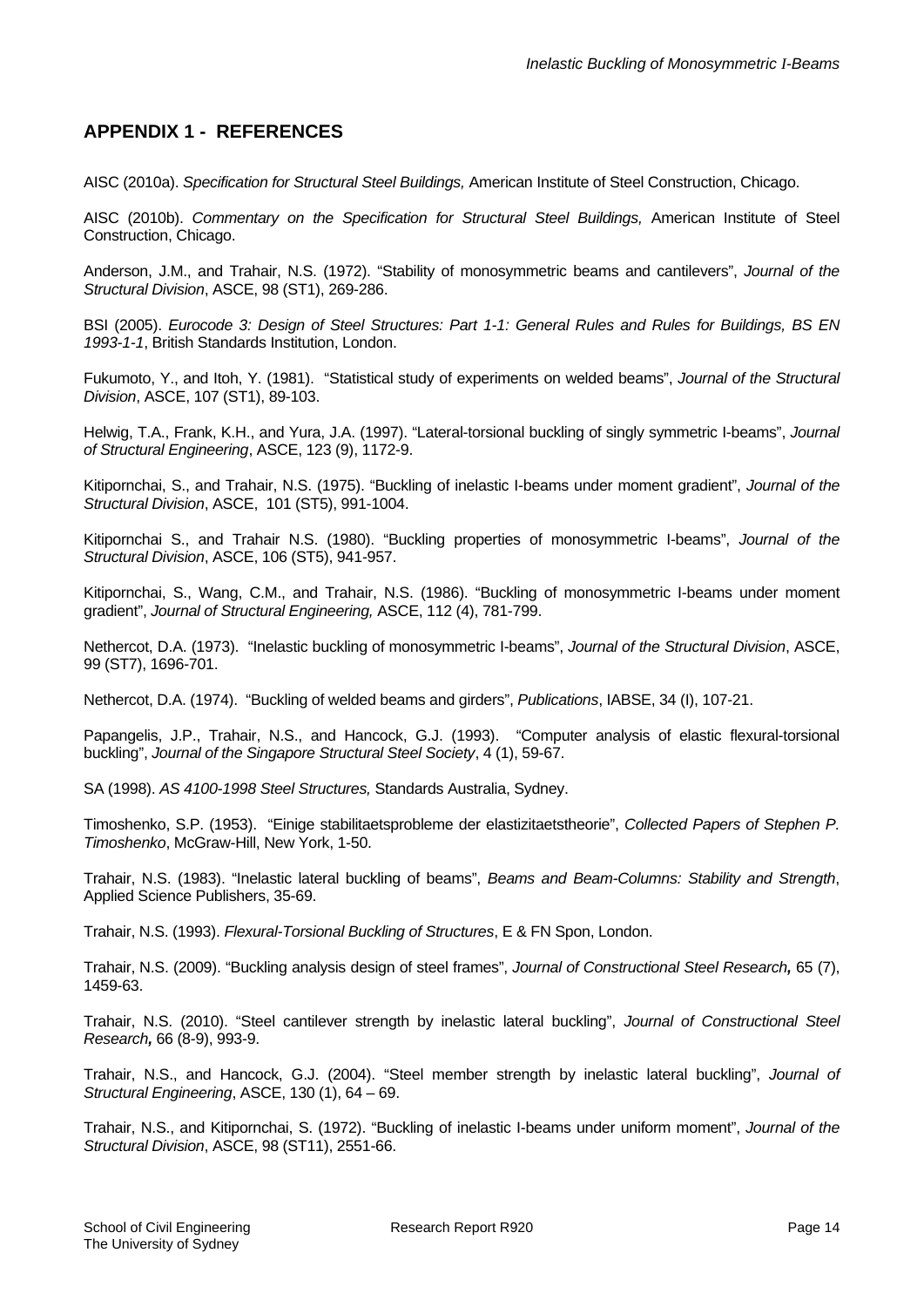Wagner, H. (1936), "Verdrehung und knickung von offenen profilen (Torsion and buckling of open sections)", *25th Anniversary Publication*, Technische Hochschule, Danzig, Translated as Technical Memorandum No. 87, National Committee for Aeronautics.

Wang, C.M., and Kitipornchai, S. (1986). "Buckling capacities of monosymmetric I-beams", *Journal of Structural Engineering*, ASCE, 112 (11), 2373-91.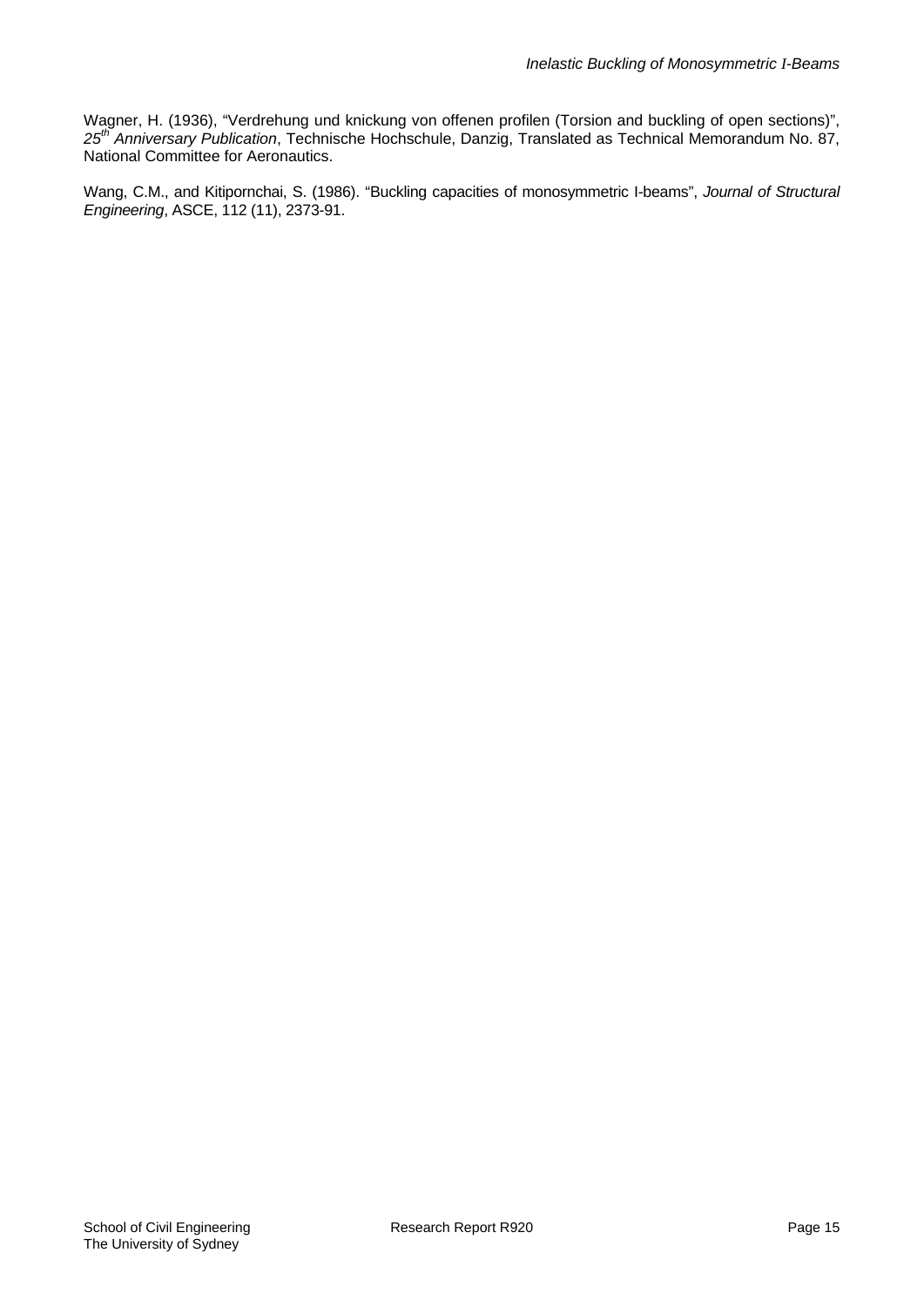# **APPENDIX 2 – NOTATION**

#### **SUBSCRIPTS**

- *c, t* Compression or tension
- *e, i, s* Elastic, inelastic, or strain-hardening buckling
- *p, y* Flange at full plasticity or first yield
- *l, s* Larger or smaller flange
- *r* Residual
- *u* Uniform bending
- *x, y* Principal axis values

#### **PRINCIPAL NOTATION**

- *A* Area of cross section
- *b* Flange width
- $b_w$  Distance between flange centroids<br> $C_w$  Warping section constant
- *C<sub>w</sub>* Warping section constant<br>*E* Young's modulus of elasti
- Young's modulus of elasticity
- *f* Total stress
- *fy* Yield stress
- *G* Shear modulus of elasticity
- *I* Second moment of area
- *J* Uniform torsion constant
- *L* Span length
- *M* Maximum end moment
- $M_{fp}$  Moment which causes full yielding of flange  $M_{fv}$  Moment which causes first yield of flange
- Moment which causes first yield of flange
- $\widetilde{M_n}$  Nominal design moment capacity
- *N* Axial force resultant of stresses
- *S* Elastic section modulus
- *t* Thickness
- *tw* Web thickness
- *x, y* Principal axis coordinates
- *y*<sup>0</sup>Shear centre coordinate
- $y_{0i}$  Shear centre distance from larger flange centroid
- $y_i$  Distance from larger flange centroid
- $\alpha$  Ratio of inelastic and elastic moduli
- $\beta$  End moment ratio
- $\beta_x$  Monosymmetry section constant
- $\epsilon$  Strain
- $\mathcal{E}_{wb}$   $\mathcal{E}_{ws}$  Web strains at larger and smaller flanges
- $λ$  Modified slenderness
- $\lambda$  **Modified slenderness for**  $M_i = M_e$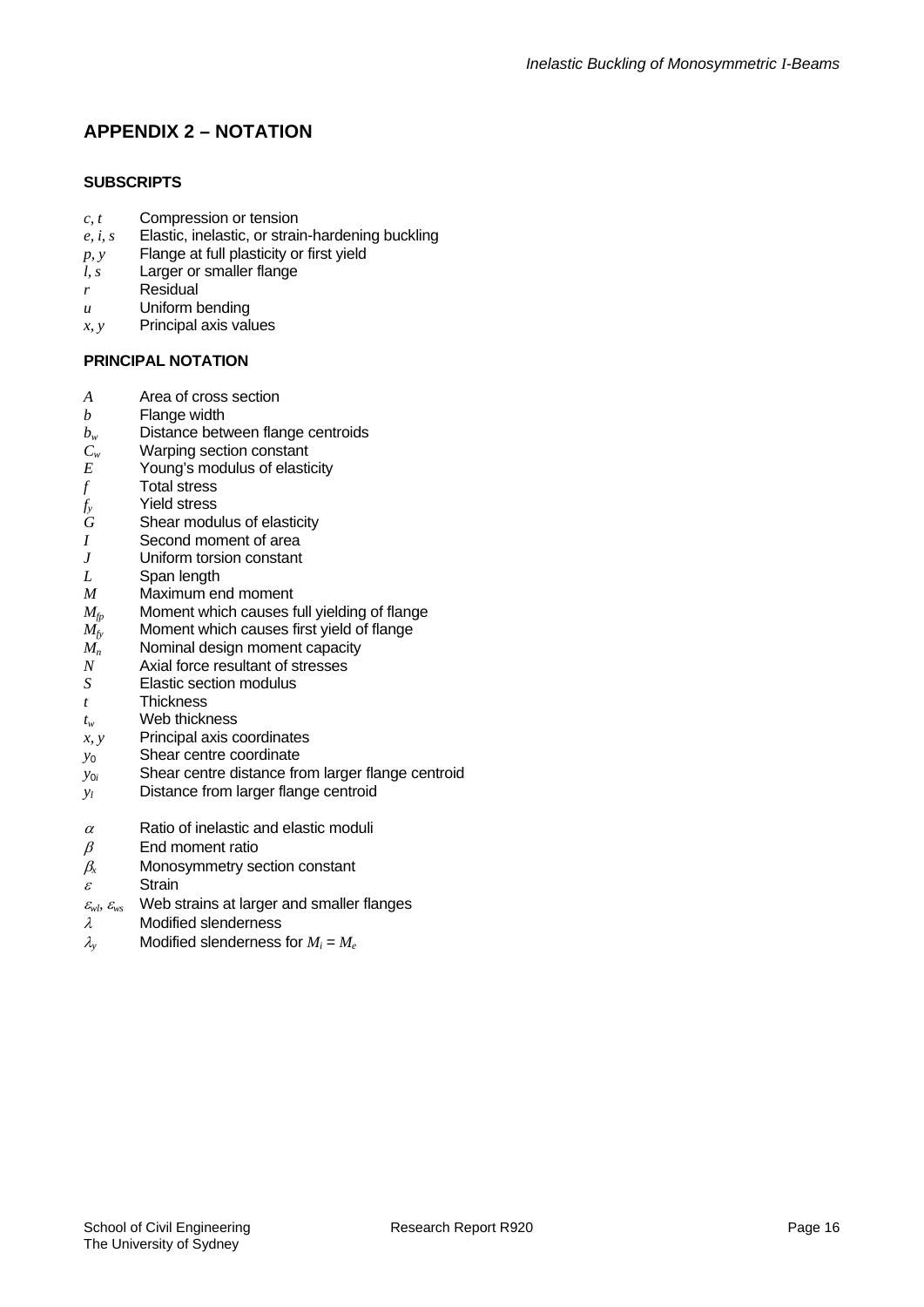

Fig. 1 Geometry and Loading of Monosymmetric Beams



Fig. 2 Material Properties of Monosymmetric Beams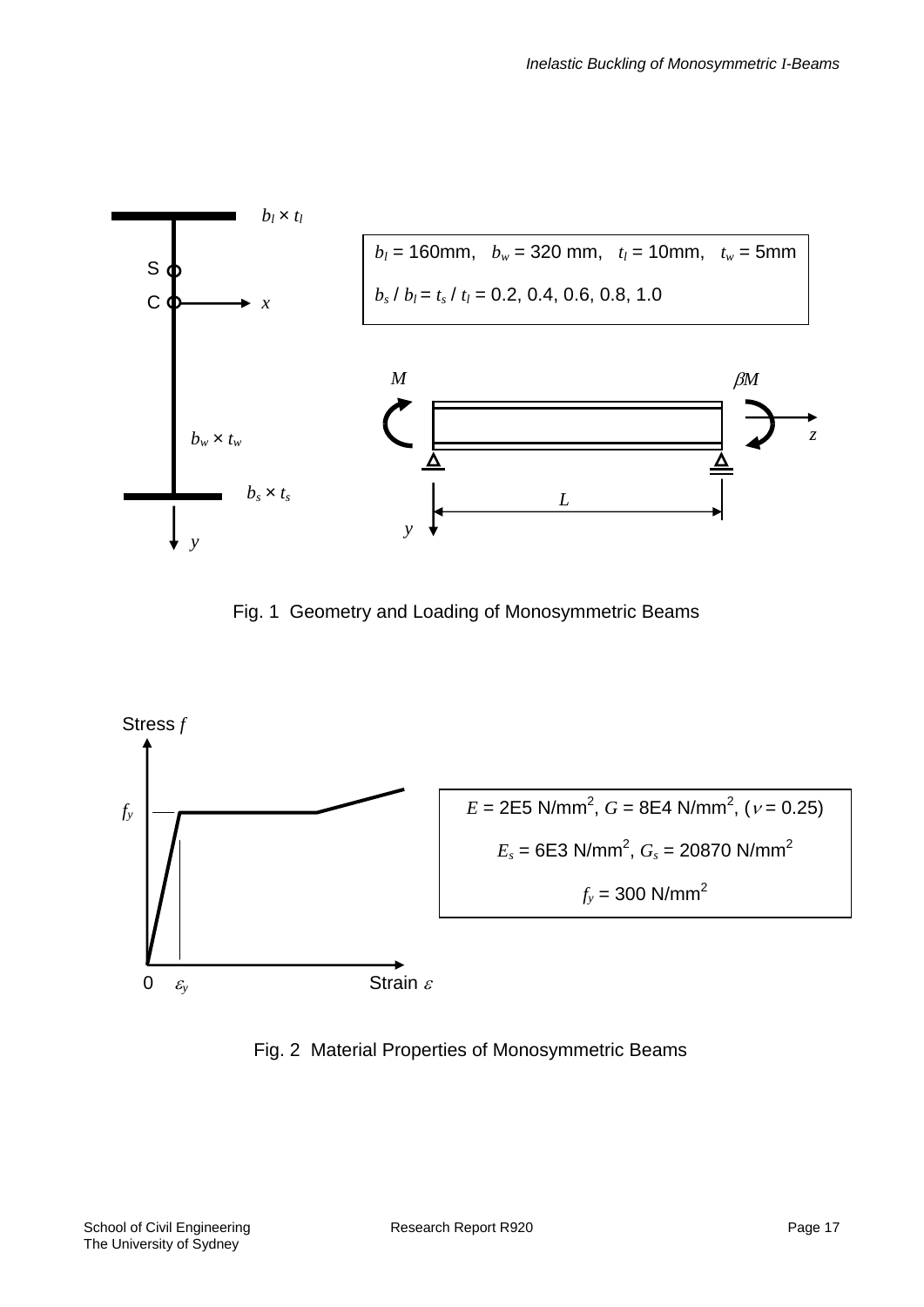

Fig. 3 Residual Stresses in Monosymmetric Beams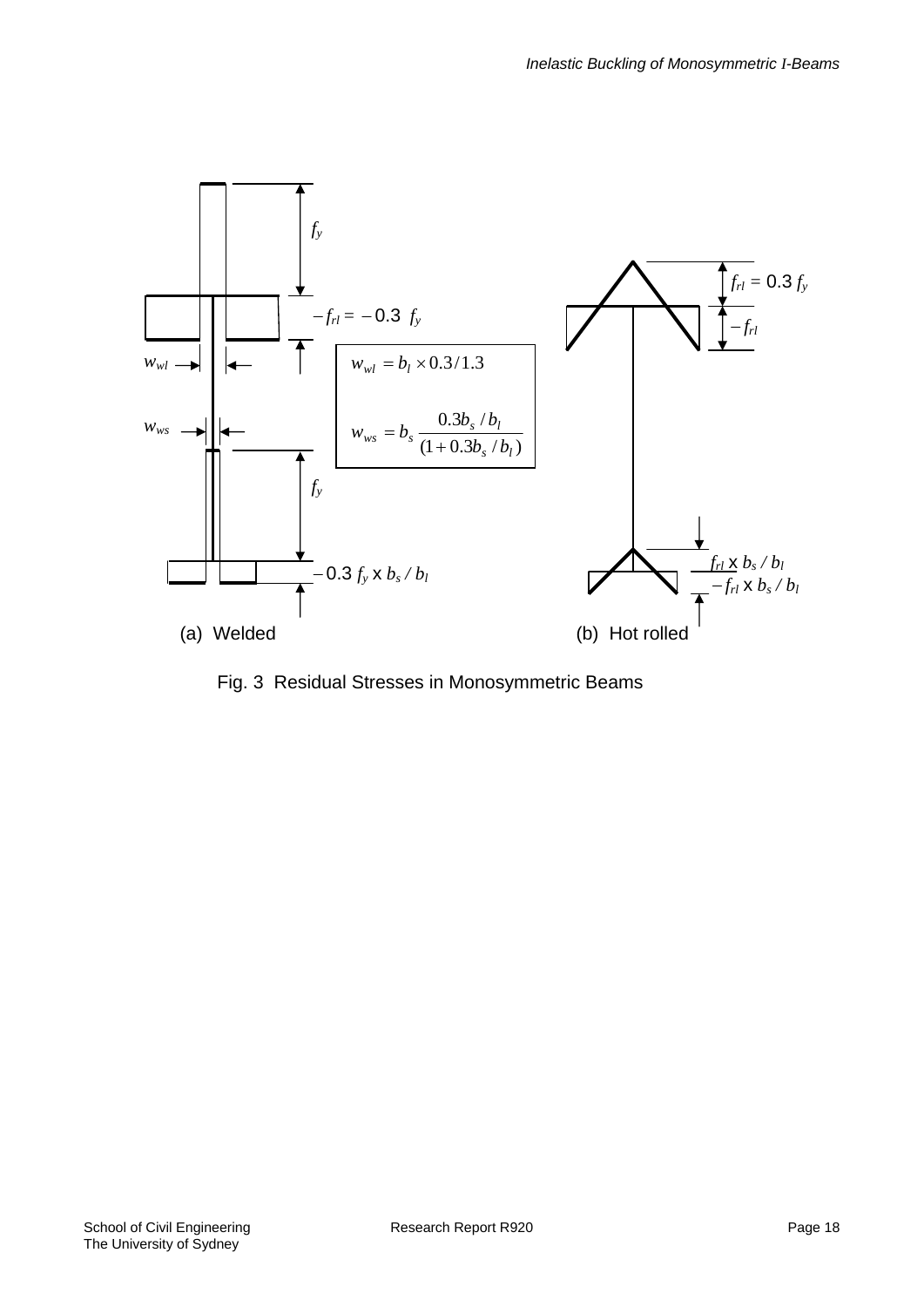

Fig. 4 Total Strains and Stresses in Welded Beams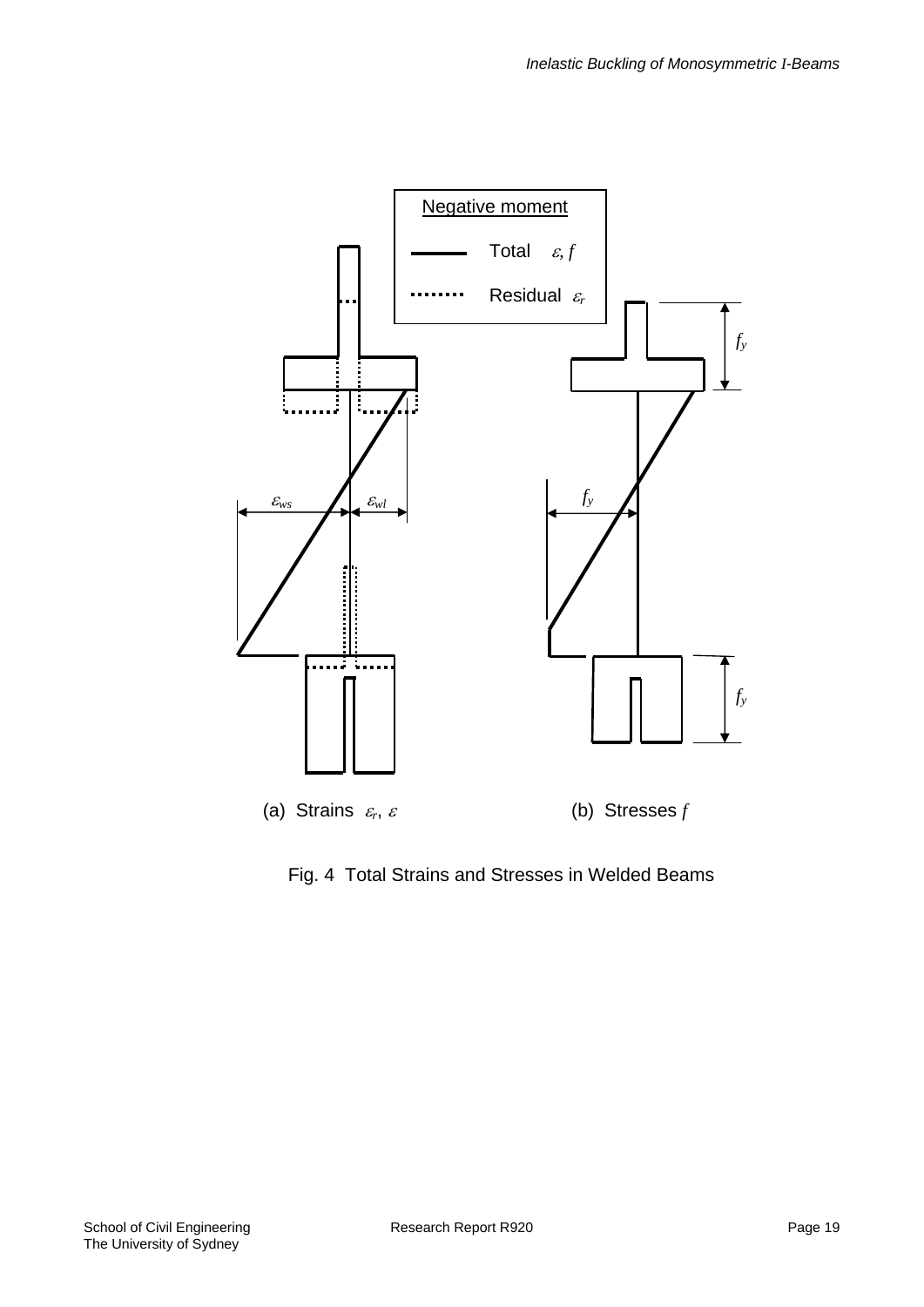

Fig. 5 Inelastic Buckling of Welded Beams – Uniform Bending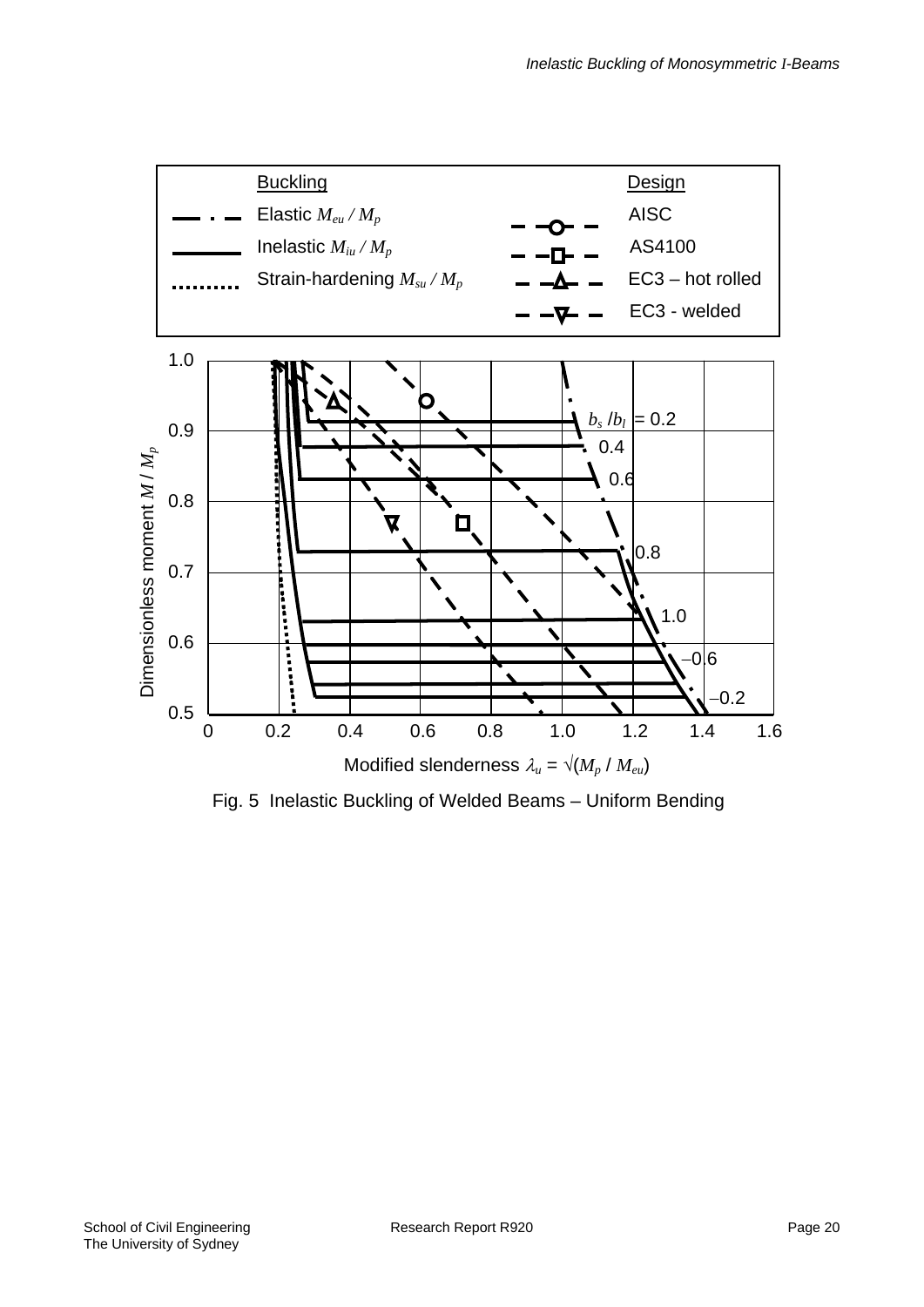

Fig. 6 Inelastic Buckling of Hot Rolled Beams – Uniform Bending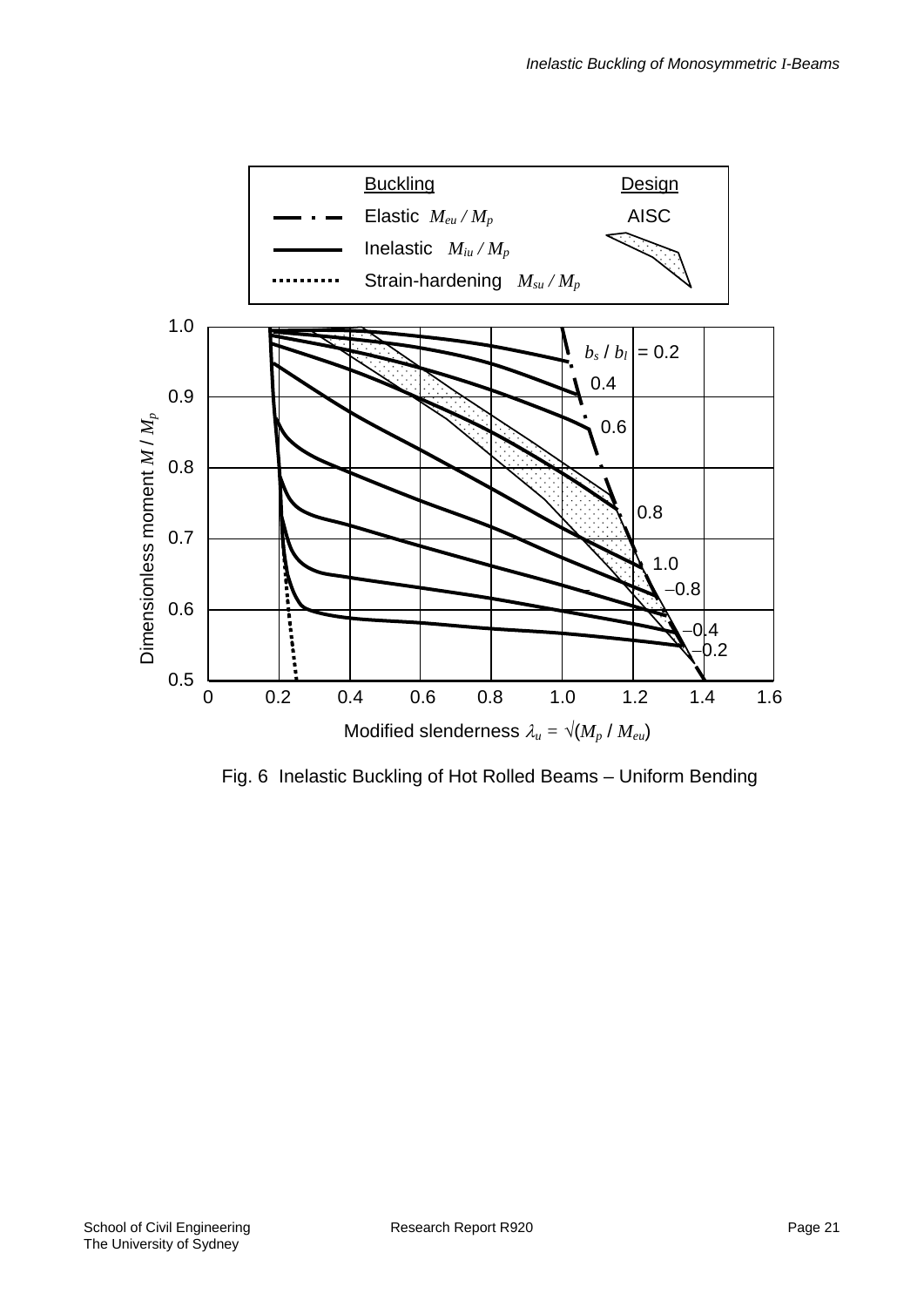

Fig. 7 Inelastic Stiffnesses of Monosymmetric Beams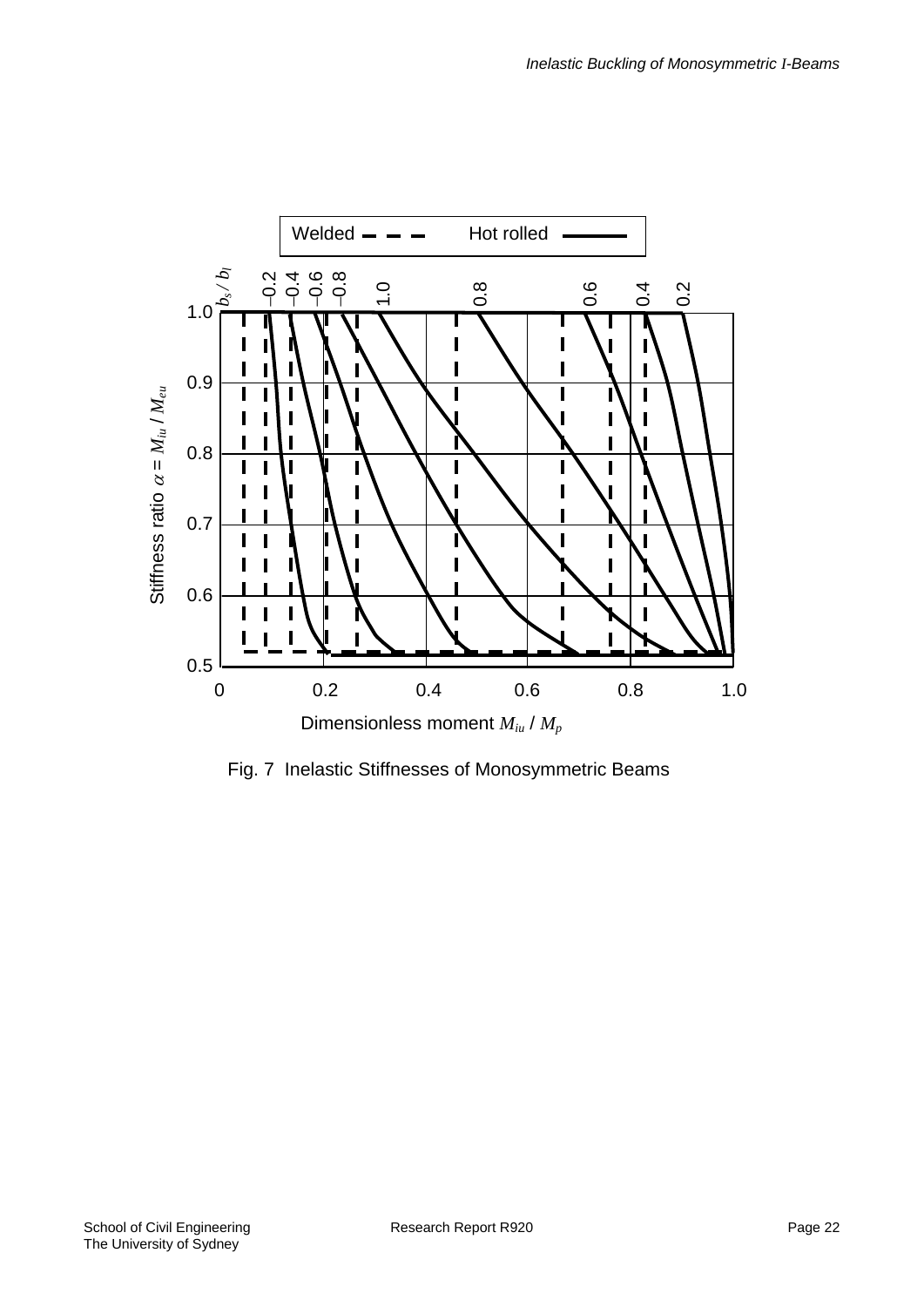

Fig. 8 Inelastic Buckling Under Moment Gradient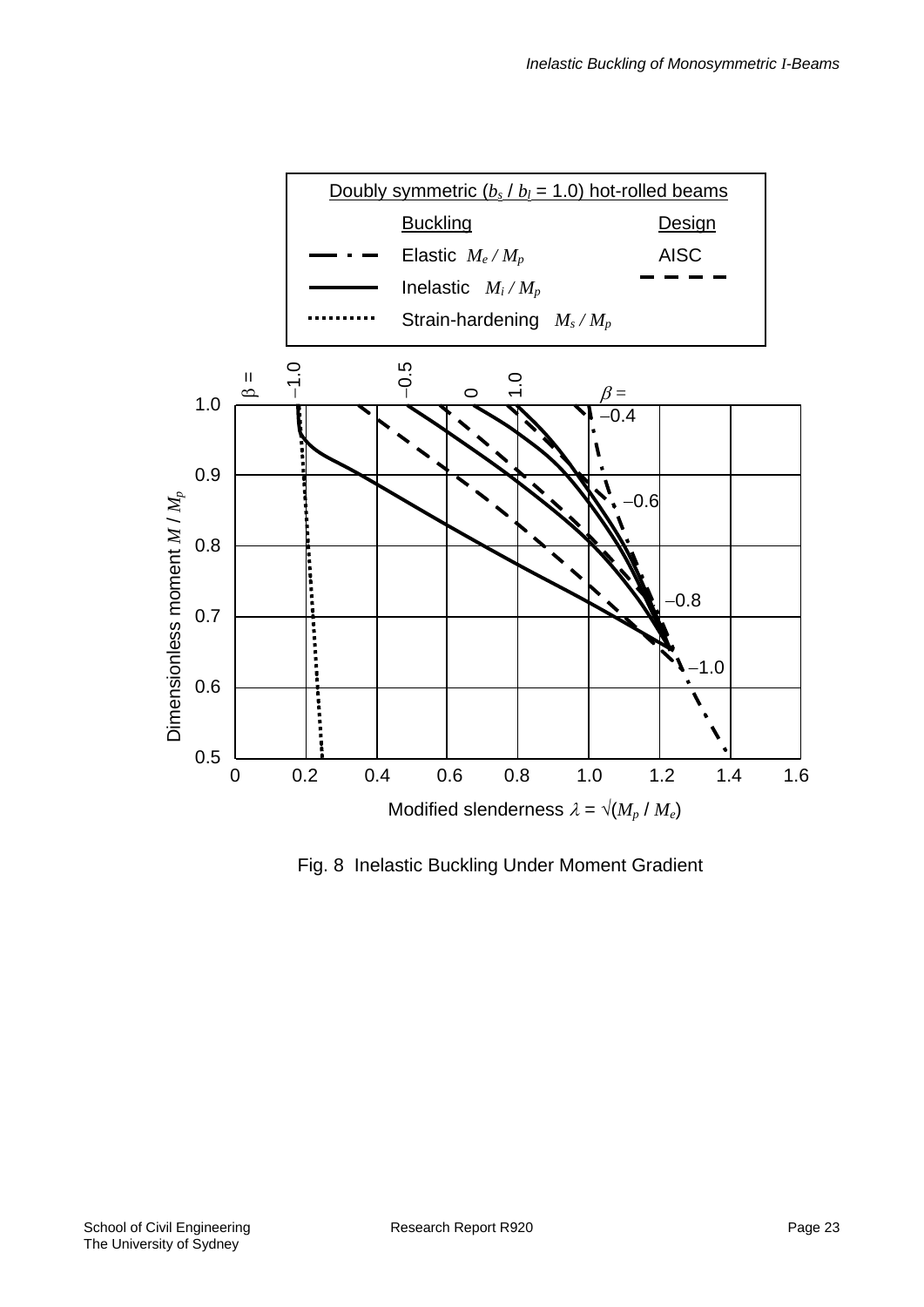

Fig. 9 Inelastic Buckling Under Moment Gradient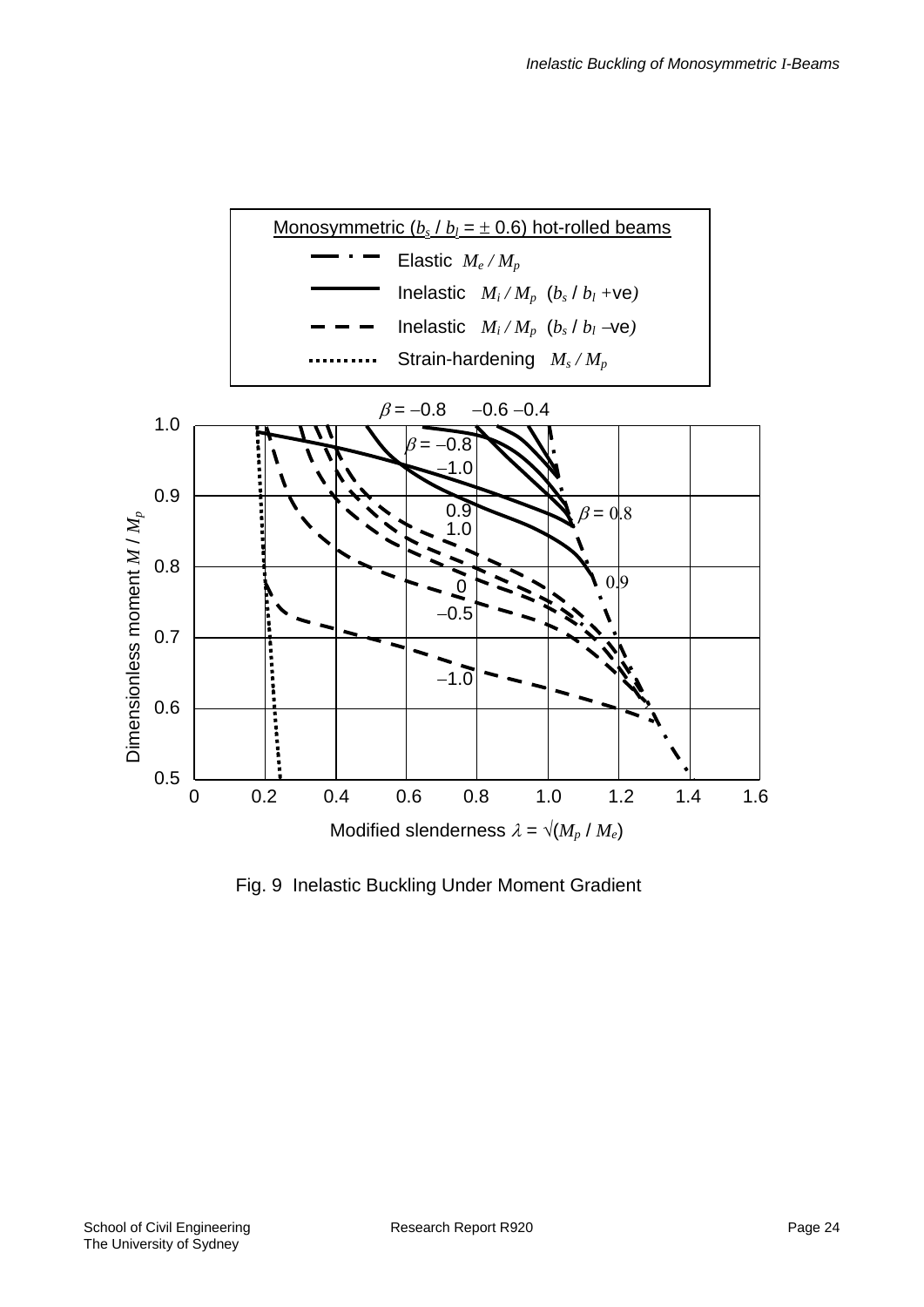

Fig. 10 Inelastic Buckling Under Moment Gradient